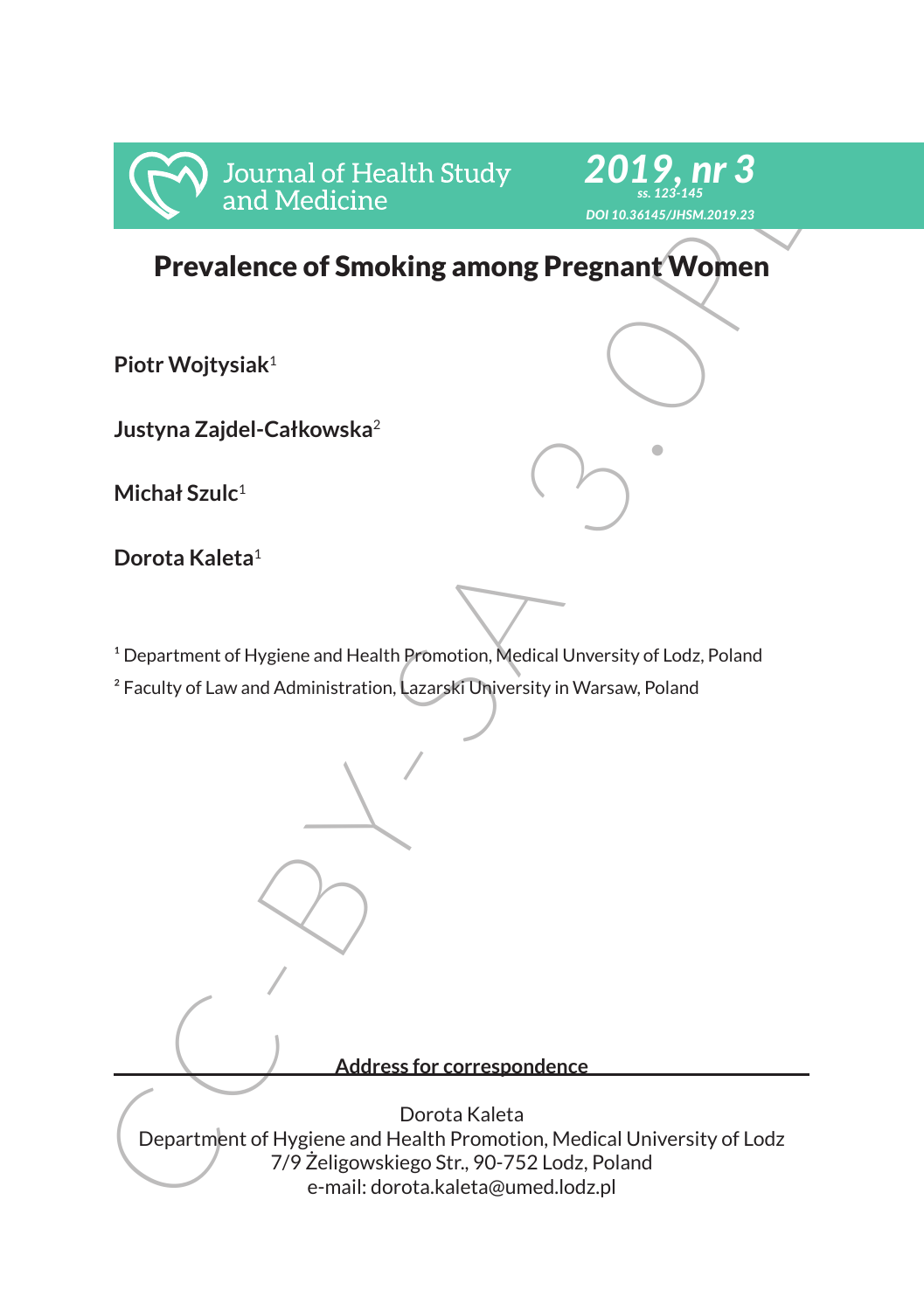## **Abstract**

*Introduction: It is estimated that smoking is the cause of the premature death of about 6 million people worldwide, each year. Although smoking rates among pregnant women in the Western world have fallen in recent years, smoking remains the leading cause of neonatal deaths, premature births and low birth weight.*

*Aim: The aim of the study was to assess the prevalence of active and passive smoking among pregnant women.*

*Material and methods: A cross-sectional study was conducted among pregnant women receiving antenatal care at the Poviat Health Care Complex in Piotrków Trybunalski in 2018. The research tool was a questionnaire. The study design received a positive opinion of the Bioethics Committee at the Medical University of Lodz RNN/386/17/EC of December 19, 2017 and the consent of the head of this unit.*

**Absolvative**<br> **Contains:** It is estimated that smoking is the cause of the premature death of<br>
and thinding people worldwide, each year. Although smoking andEarly and<br>
gradie worldwide, each year. Although smoking andEar *Results: 600 pregnant women participated in the study, the response rate was 45.2%. 47% of respondents have ever smoked, 52% have never smoked, 20% of women smoked tobacco during pregnancy, 15.2% of women quit smoking when they got pregnant, 15% reduced the number of cigarettes, and 5% continued smoking. Over 35% of respondents were exposed to secondhand smoke, most often at home. Passive exposure to tobacco smoke was significantly associated with factors such as respondent smoking status, education, employment, living with a smoking partner and monthly income per family member.*

*Conclusions: Smoking by pregnant women as well as exposure to secondhand smoke is still a significant problem. Women at high risk of returning to smoking before or during pregnancy can be identified as requiring more support for stopping smoking. Knowledge of smoking patterns among women before conception, during pregnancy and after birth can help improve smoking cessation interventions.*

*Key words: maternal smoking, secondhand smoke, pregnancy, socioeconomic status*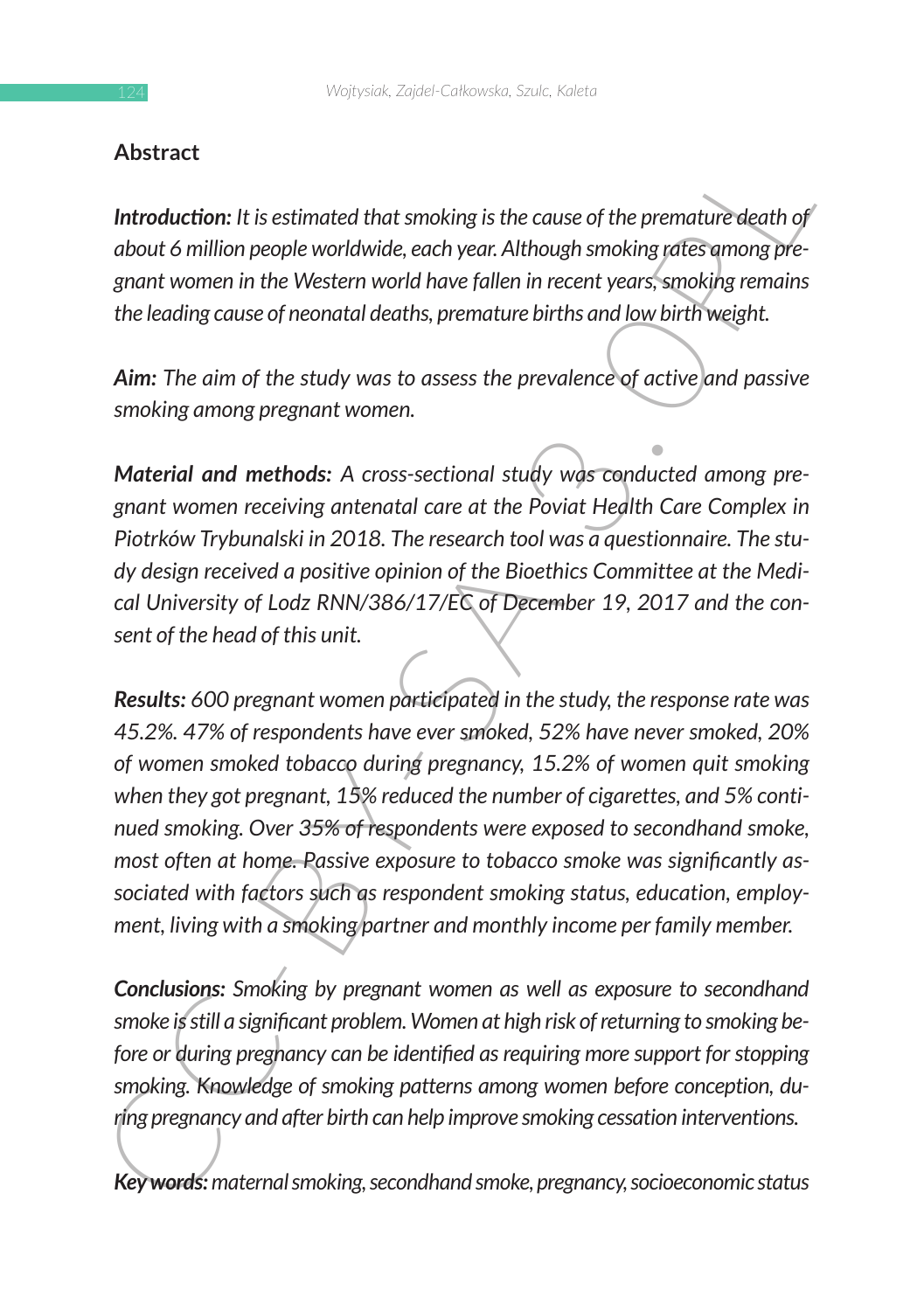## **Introduction**

Introduction<br>
Smoking is the inhalation of tobacco smoke in the mouth, and usually of<br>
the lungs, as well [1]. It is estimated that smoking is the cases of the pre-<br>
mature death of about 6 million people worldwide, each Smoking is the inhalation of tobacco smoke in the mouth, and usually of the lungs, as well [1]. It is estimated that smoking is the cause of the premature death of about 6 million people worldwide, each year [2]. "Premature death caused by smoking" is defined as death from a smoking- -related illness in a person who would otherwise have died later due to another cause. On average, these premature deaths cause 10 lost years of life [3]. Smoking affects every element involved in the reproductive process. This statement confirms a systematic review of the scientific literature on the impact of cigarette smoking and smoke constituents on various stages of reproduction [4]. It was found that "all stages of the reproductive process are the target for toxic cigarette smoke" [5]. An American study published by Centers for Disease Control and Prevention found that although smoking rates among pregnant women in the Western world have decreased in recent years, smoking remains the leading cause of neonatal deaths, premature births and low birth weight [6]. Researchers have found that smoking was associated with:

- 5-8% of premature births,
- 13-19% of low birth weight cases (with normal pregnancy duration),
- 5-7% of deaths related to prematurity,
- 23-34% of deaths due to sudden infant death syndrome (cot death).

Smoking is a major risk factor for low birth weight and small for gestational age (SGA) [7]. Studies in Sweden have shown that children born by women who smoked during pregnancy are on average 162-226 grams lighter than children born by non-smoking mothers. In Spanish studies, the difference was 216 grams [8]. Other studies have found that smoking during pregnancy can lead to slower fetal head growth and smaller head circumference after birth [61-63]. The results of the West Midlands study showed that "children born by women who smoke during pregnancy are approximately 40% more likely to die in the first four weeks of life than children born to non-smokers" [9]. It is estimated that more than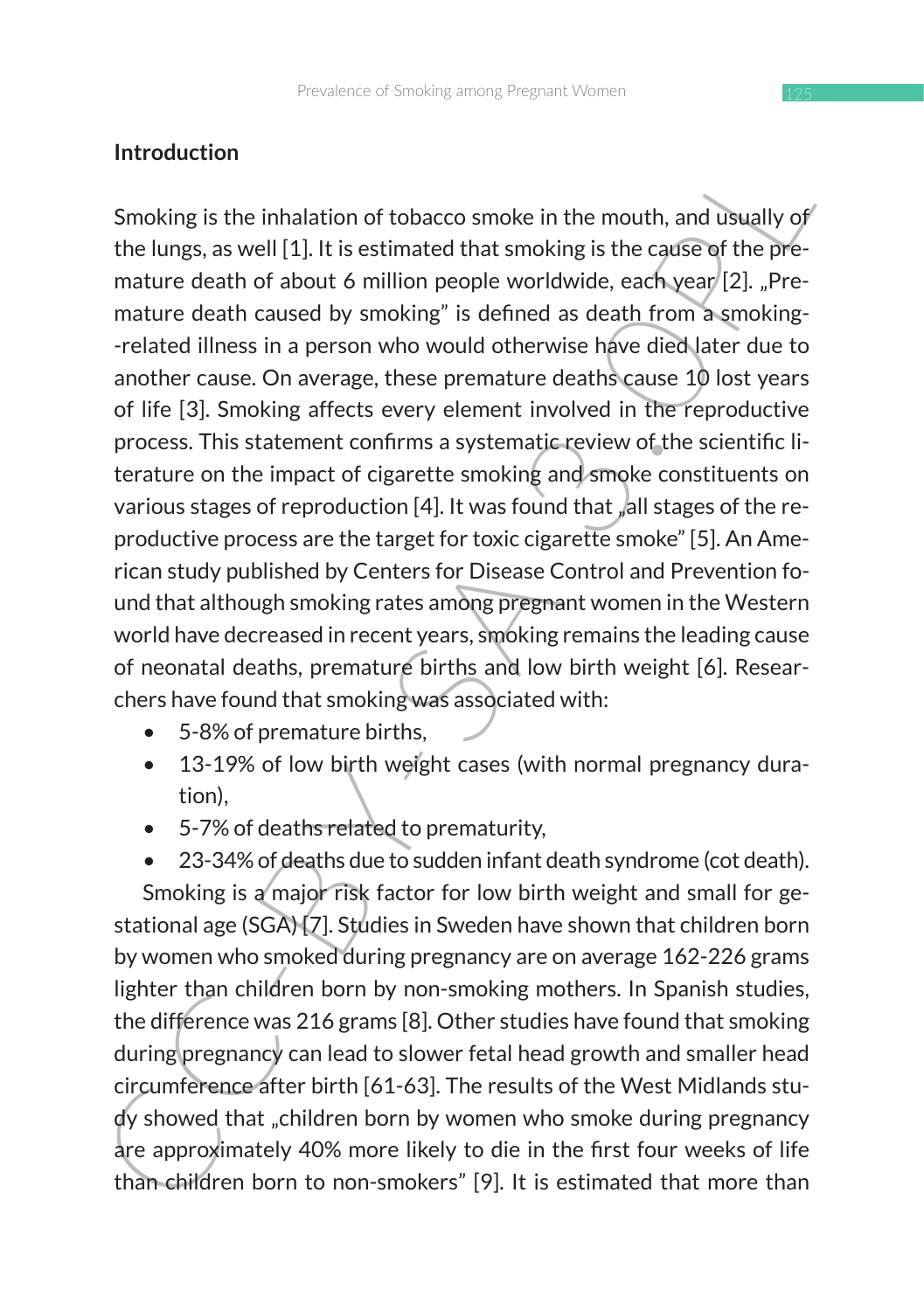a quarter of sudden infant deaths (cot death) is caused by smoking during pregnancy and exposure to secondhand smoke, especially at home [10]. The risk of cot death is three times higher in infants whose mothers smoke both during and after pregnancy. One possible explanation is that nicotine and its derivatives found in tobacco smoke easily reach the fetal cerebrospinal fluid, causing damage to the lining (the layer forming the protective barrier and the filtration system separating the brain from the cerebrospinal fluid) [11]. Smoking by the mother negatively affects the offspring from infancy to childhood and even adulthood. Babies and children of parents who smoke are twice as likely to suffer from a severe respiratory infection as non-smokers. Smoking during pregnancy may also increase the risk of asthma and wheezing in young children [12].

#### **Results**

a quare to solute minit useaus, (to usear) is classed by showing during pregnancy and exposure to secondhand smoke, especially at home<br>ting pregnancy and exposure to secondhand smoke, especially at home<br>(10). The risk of A cross-sectional study was conducted among 600 pregnant women receiving antenatal care at the Poviat Health Care Center in Piotrków Trybunalski in 2018 – the participation rate was 45.2%. The detailed characteristics of the subjects are given in Table 1. It was observed that 47% of the subjects ever smoked and 52% never smoked. Nearly 20% of women smoked tobacco during pregnancy (Table 2), 15.2% of women quit when they became pregnant, 15% of smokers reduced the number of cigarettes, 5% continued smoking. Smokers have made an average of 1.5 attempts to stop smoking in the last 12 months and 1 attempt during pregnancy (Table 3). The average age of onset of smoking was  $16.5 \pm 2.3$  years. The average number of cigarettes smoked per day before pregnancy was 13.6  $\pm$  5.9 and during pregnancy 10.9  $\pm$  5.6 (Table 4). 63.8% of respondents smoked their first cigarette within 30 minutes of waking up. 95% of pregnant women were asked by the doctor if they had smoked tobacco in the last 12 months, 97.5% of smokers were advised to quit smoking completely, and 2.6% to reduce the number of cigarettes. 87.4% of pregnant smokers said they want to quit smoking. Women who smoked have made more than one (1.5 on average) attempt to stop smoking in the last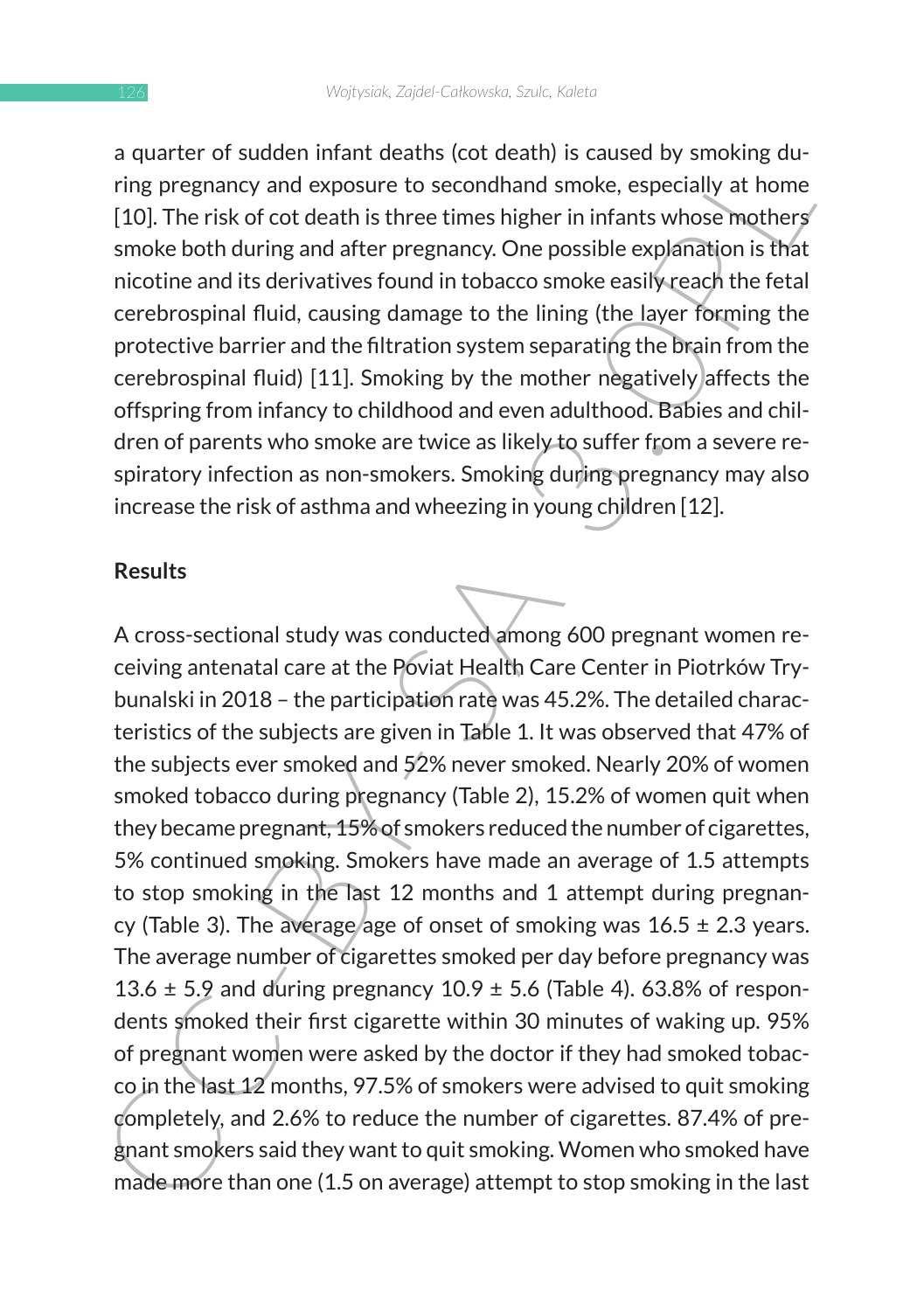12 montana, and other attempt since pregnancy are essays of the subuy<br>chowed that significant barriers to stop smoking during pregnancy were:<br>over 35 years of age, unemployment, smoking by a partner, low monthly<br>income pe 12 months, and one attempt since pregnancy. The results of the study showed that significant barriers to stop smoking during pregnancy were: over 35 years of age, unemployment, smoking by a partner, low monthly income per family member, lack of awareness of the negative impact of smoking on adult and fetal health and passive exposure to tobacco smoke. In the multifactorial model, it was found that the risk of smoking was ever higher in women with primary and secondary education compared to women with higher education (OR = 2.59, 95% CI: 1.16-6.23, respectively; p <0,05 and OR = 3.75; 95% CI: 1.73-8.14; p <0.001). The risk of smoking was also significantly higher in the group of unemployed compared to the employed OR = 14.22, 95% CI:  $3.73 - 54.26$ , p <0.001). In addition, not being in a formal relationship was associated with the risk of ever smoking OR = 3.06; 95% CI: 1.72-5.46; p <0.001 (married vs. single, widow, divorced). No concern about the harmful effects of smoking on maternal and fetal health was also significantly associated with ever smoking OR = 2.94, respectively; 95% CI: 1.84-4.71 p < 0.001 and 1.89; 95% CI: 1.20-2.99 p <0.01. The risk was also higher for women in the first trimester of pregnancy compared to respondents in the third trimester and among those who did not have children vs. already having children. Exposure to secondhand smoke has been correlated with ever smoking and has been associated with hours of exposure to tobacco smoke, OR from 2.27, p<0.01 for exposure not exceeding one hour per day to 20.63 p <0.001 for exposure between 5 and 8 hours per day. The odds ratio (OR) and 95% confidence intervals (CI) for continuing smoking in pregnancy showed that respondents aged 35-44 are much more likely to continue smoking despite pregnancy than women aged 19-25 (OR = 2.67, 95% CI: 1.06-6.32,  $p \le 0.05$ ). The unemployed were characterized by a significantly higher risk of continuing smoking during pregnancy compared to employees (OR = 2.05, 95% CI: 1.14-3.67, p <0.05). Singles, widows, divorced also had a higher risk of continuing smoking compared to married women (OR = 2.32, 95% CI: 1.34-4.03, p <0.01). A statistically significant relationship was found between continuing smoking during pregnancy and smoking by a partner compared to non-smokers (OR = 1.89, 95% CI: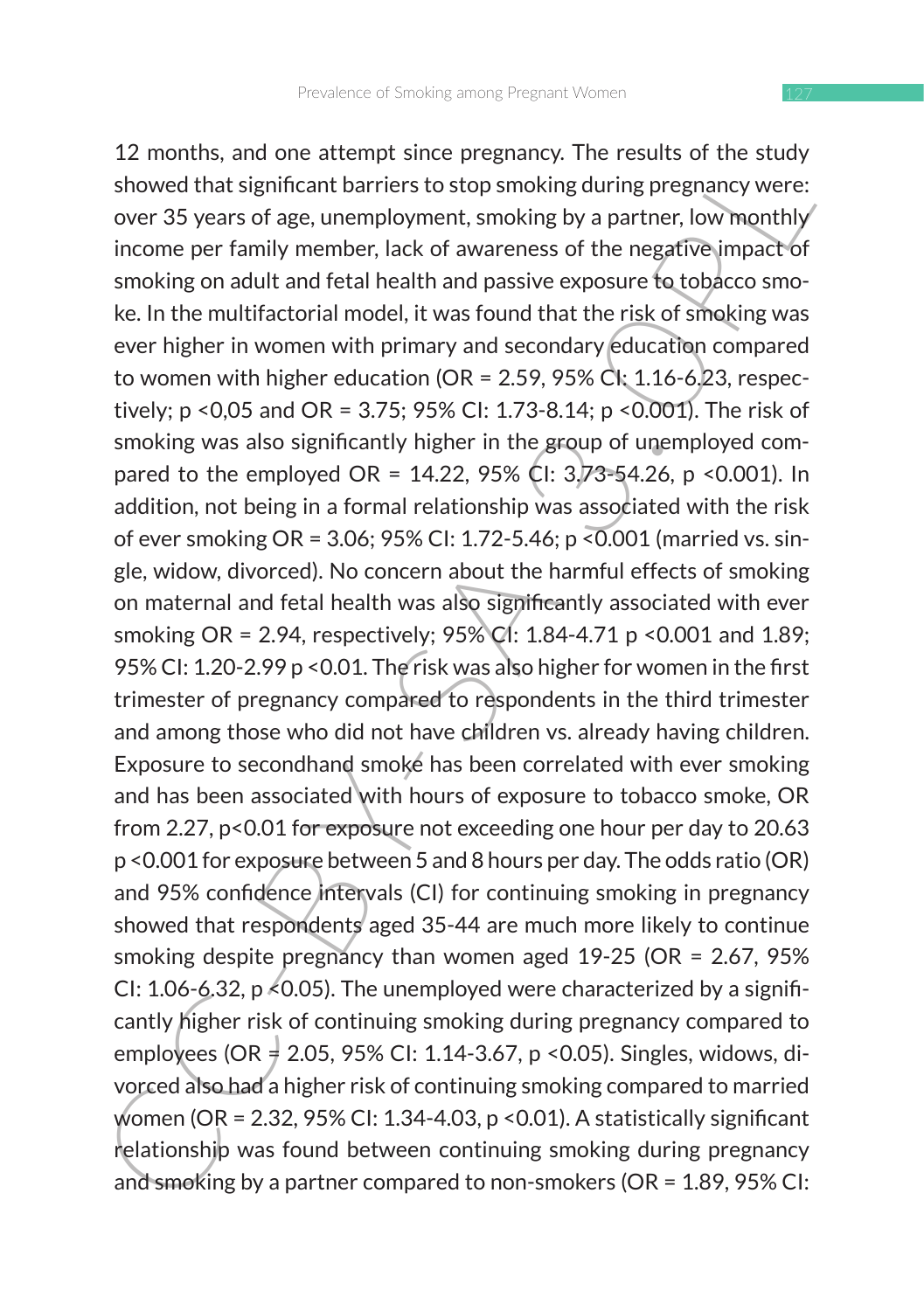1.2.1.2.1.2.1.2.1.2.1.2.1.2.2.1.2.3.3.93% Cluster on the metalling at evy low incoming the party and conne per family member (PLN 700 / month) had a five-fold higher risk of continuing smoking compared to pregnant women w 1.27-6.25, p <0.001) (Table 6). Women declaring a very low monthly income per family member (PLN 700 / month) had a five-fold higher risk of continuing smoking compared to pregnant women with incomes exceeding PLN 2000 / month (OR = 5.33, 95% CI: 4.12-43,14) , p <0.001). Women who were not concerned about the harmfulness of smoking for their and the fetus's health were significantly more likely to continue smoking during pregnancy compared to the group expressing concern OR = 6.76, 95% CI, respectively: 3.53-12.93, p < 0.001 and OR  $\triangleq$  8.93, 95% CI: 4.45-17.90, p <0.001. Having children was associated with an increased risk of continuing smoking compared to not having children OR = 6.34, 95% CI: 3.74-10.77, p <0.001. In addition, a relationship between total daily exposure to secondhand smoke (vs no exposure) and continued smoking during pregnancy (OR = 9.88, 95% CI: 5.60-17.43,  $\bar{p}$  < 0.05) was observed. In the group of neonates of smoking mothers, the birth weight of newborns was  $3193.7 \pm 578.1$  g and was significantly lower than the body weight of newborns of non-smoking mothers  $3402.0 \pm 458.8$  g (p <0.05). The birth weight of newborns of mothers passively exposed to smoking was also statistically significantly lower than those born by non-smoking women 3209.6  $\pm$  400.1 g vs. 3402.0  $\pm$  458.8 g (p < 0.05). Similarly, in the group of newborns born by women who smoke, body length was significantly smaller than that of newborns of mothers from non-smoking women 53.7  $\pm$  3.8 vs. 56.3  $\pm$  2.6cm (p < 0.001). The head circumference of newborns born by smoking women was significantly smaller than that of newborns born by non-smoking women  $33.1 \pm 2.3$  vs.  $34.6 \pm 1.5$ cm (p <0.001). Among newborns born by women who smoked, the chest circumference was significantly smaller than those of newborns who were born by non-smoking mothers  $32.0 \pm 2.4$  vs.  $33.4 \pm 2.1$  (p <0.01).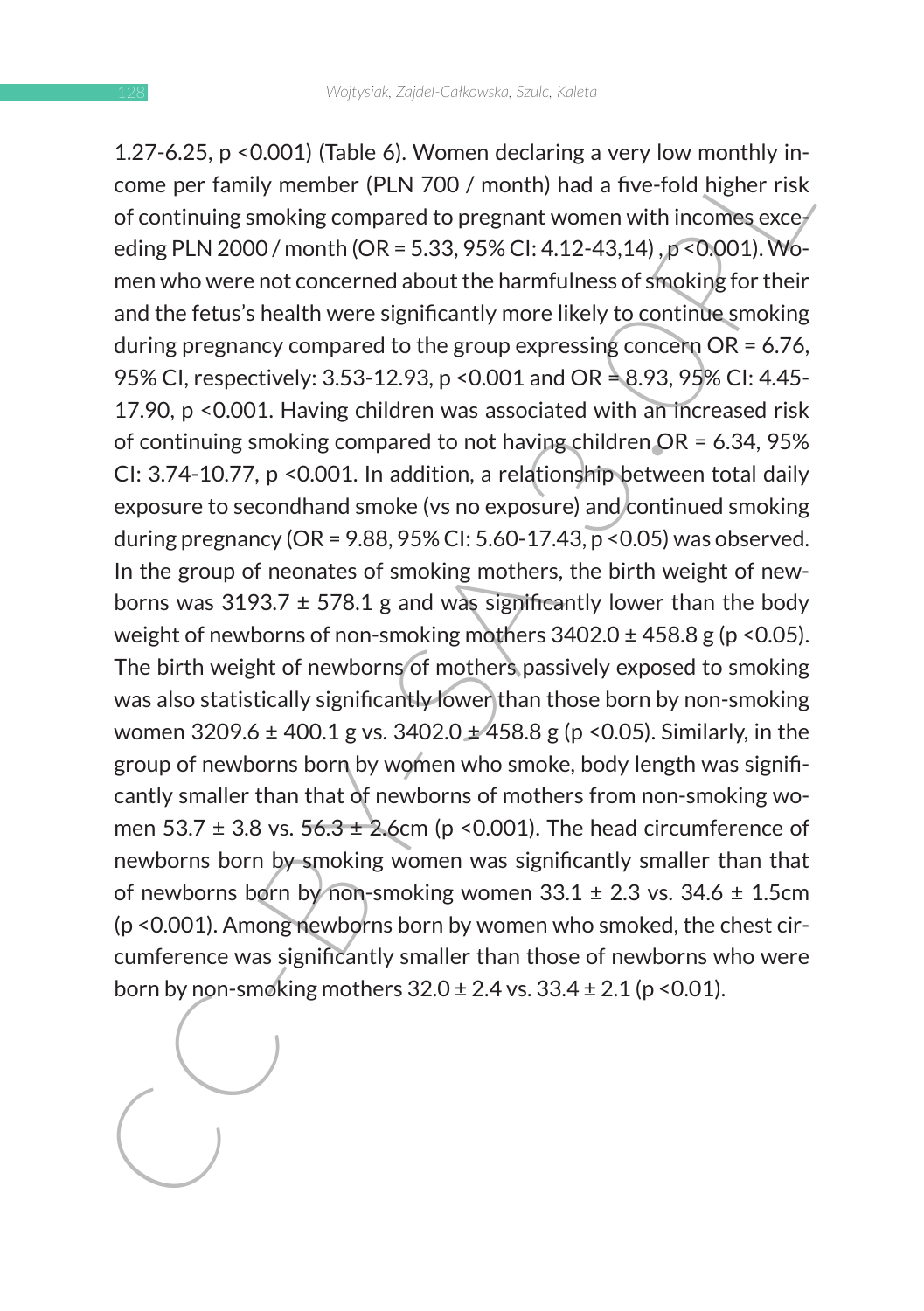|  | - |
|--|---|
|  |   |
|  |   |
|  |   |
|  |   |

| Age in years<br>min-max<br>average<br>median<br>19<br>$20 - 24$<br>$25 - 29$<br>30-34<br>35-39<br>40-44<br>$45+$<br>Week of<br>pregnancy at<br>the time of the<br>study<br>Trimester of pregnancy<br>I trimester<br>II trimester<br>III trimester<br>Education<br>Basic<br>Professional<br>Average<br>Higher<br>Currently pregnancy<br>$\mathbf 1$<br>$\overline{2}$ | 19-41<br>26<br>5,6<br>10<br>120<br>243<br>159<br>65<br>3<br>$\Omega$<br>32<br>128<br>440<br>129<br>153 | 1,7<br>20,0<br>40,5<br>26,5<br>10,8<br>0,5<br>0,0<br>$\bar{x}$ 31,5; median 35,0<br>SD 9,5<br>2,0<br>15,9<br>82,1<br>21,5<br>25,5 |
|----------------------------------------------------------------------------------------------------------------------------------------------------------------------------------------------------------------------------------------------------------------------------------------------------------------------------------------------------------------------|--------------------------------------------------------------------------------------------------------|-----------------------------------------------------------------------------------------------------------------------------------|
|                                                                                                                                                                                                                                                                                                                                                                      |                                                                                                        |                                                                                                                                   |
|                                                                                                                                                                                                                                                                                                                                                                      |                                                                                                        |                                                                                                                                   |
|                                                                                                                                                                                                                                                                                                                                                                      |                                                                                                        |                                                                                                                                   |
|                                                                                                                                                                                                                                                                                                                                                                      |                                                                                                        |                                                                                                                                   |
|                                                                                                                                                                                                                                                                                                                                                                      |                                                                                                        |                                                                                                                                   |
|                                                                                                                                                                                                                                                                                                                                                                      |                                                                                                        |                                                                                                                                   |
|                                                                                                                                                                                                                                                                                                                                                                      |                                                                                                        |                                                                                                                                   |
|                                                                                                                                                                                                                                                                                                                                                                      |                                                                                                        |                                                                                                                                   |
|                                                                                                                                                                                                                                                                                                                                                                      |                                                                                                        |                                                                                                                                   |
|                                                                                                                                                                                                                                                                                                                                                                      |                                                                                                        |                                                                                                                                   |
|                                                                                                                                                                                                                                                                                                                                                                      |                                                                                                        |                                                                                                                                   |
|                                                                                                                                                                                                                                                                                                                                                                      |                                                                                                        |                                                                                                                                   |
|                                                                                                                                                                                                                                                                                                                                                                      |                                                                                                        |                                                                                                                                   |
|                                                                                                                                                                                                                                                                                                                                                                      |                                                                                                        |                                                                                                                                   |
|                                                                                                                                                                                                                                                                                                                                                                      |                                                                                                        |                                                                                                                                   |
|                                                                                                                                                                                                                                                                                                                                                                      |                                                                                                        |                                                                                                                                   |
|                                                                                                                                                                                                                                                                                                                                                                      |                                                                                                        |                                                                                                                                   |
|                                                                                                                                                                                                                                                                                                                                                                      |                                                                                                        |                                                                                                                                   |
|                                                                                                                                                                                                                                                                                                                                                                      |                                                                                                        |                                                                                                                                   |
|                                                                                                                                                                                                                                                                                                                                                                      |                                                                                                        |                                                                                                                                   |
|                                                                                                                                                                                                                                                                                                                                                                      |                                                                                                        |                                                                                                                                   |
|                                                                                                                                                                                                                                                                                                                                                                      |                                                                                                        |                                                                                                                                   |
|                                                                                                                                                                                                                                                                                                                                                                      | 231                                                                                                    | 38,5                                                                                                                              |
|                                                                                                                                                                                                                                                                                                                                                                      | 87                                                                                                     | 14,5                                                                                                                              |
|                                                                                                                                                                                                                                                                                                                                                                      |                                                                                                        |                                                                                                                                   |
|                                                                                                                                                                                                                                                                                                                                                                      | 270                                                                                                    | 45,0                                                                                                                              |
|                                                                                                                                                                                                                                                                                                                                                                      | 210                                                                                                    | 35,0                                                                                                                              |
| 3                                                                                                                                                                                                                                                                                                                                                                    | 85                                                                                                     | 14,2                                                                                                                              |
| $\overline{4}$                                                                                                                                                                                                                                                                                                                                                       | 20                                                                                                     | 3,3                                                                                                                               |
| 5                                                                                                                                                                                                                                                                                                                                                                    | 10                                                                                                     | 1,7                                                                                                                               |
| 6                                                                                                                                                                                                                                                                                                                                                                    | 5                                                                                                      | 0,8                                                                                                                               |
| Delivery                                                                                                                                                                                                                                                                                                                                                             |                                                                                                        |                                                                                                                                   |
|                                                                                                                                                                                                                                                                                                                                                                      |                                                                                                        |                                                                                                                                   |
| one delivery                                                                                                                                                                                                                                                                                                                                                         | 270                                                                                                    | 45,0                                                                                                                              |
| many deliveries                                                                                                                                                                                                                                                                                                                                                      | 330                                                                                                    | 55,0                                                                                                                              |
| Number of deliveries                                                                                                                                                                                                                                                                                                                                                 |                                                                                                        |                                                                                                                                   |
|                                                                                                                                                                                                                                                                                                                                                                      |                                                                                                        |                                                                                                                                   |

Table 1. Characteristics of the study population (n = 600)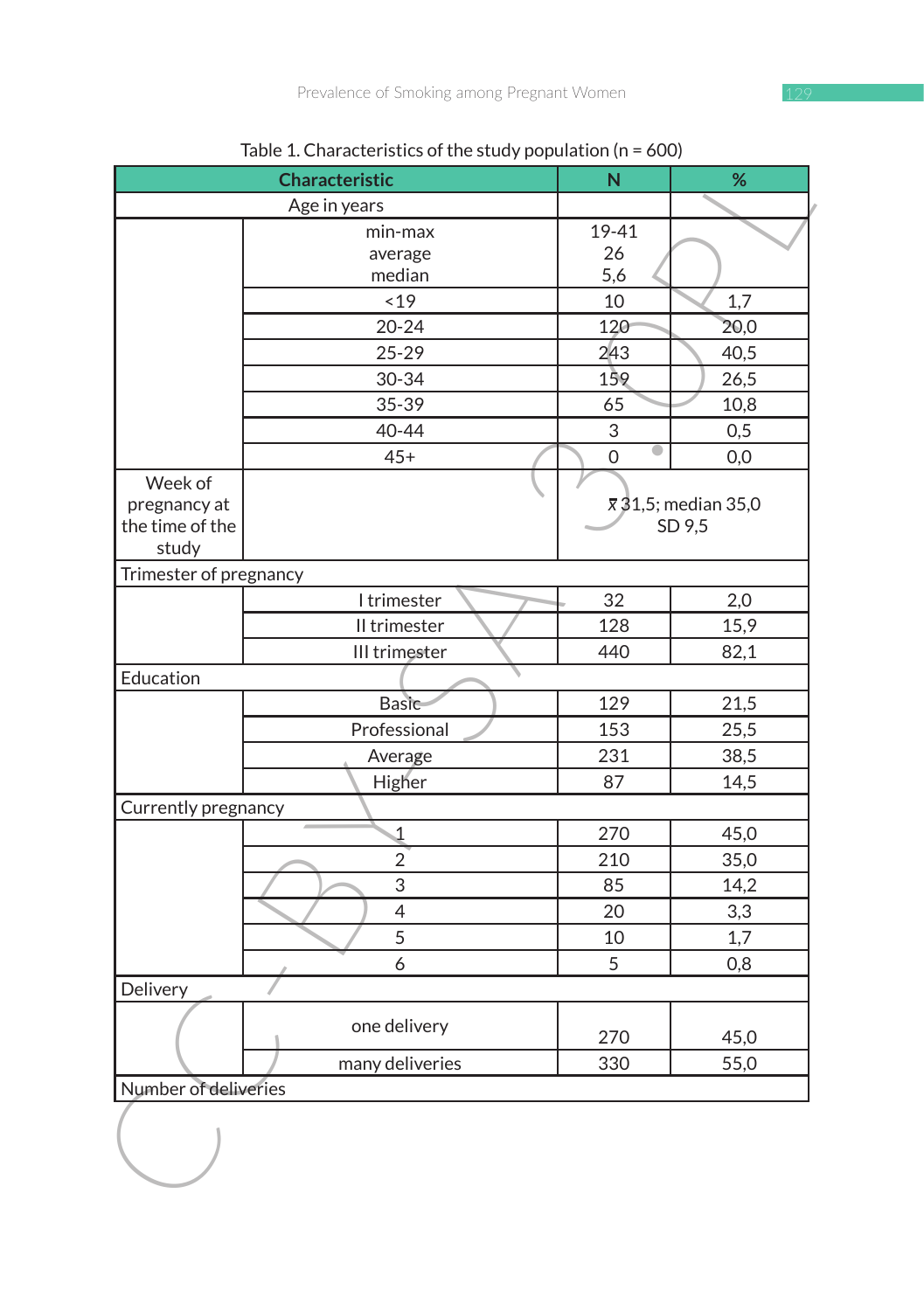|                       | 0                                                    | 270    | 45,0 |
|-----------------------|------------------------------------------------------|--------|------|
|                       | $\mathbf 1$                                          | 245    | 40,8 |
|                       | $\overline{2}$                                       | 60     | 10,0 |
|                       | 3                                                    | 15     | 2,5  |
|                       | 4                                                    | 5      | 0,8  |
|                       | 5                                                    | 5      | 0,8  |
| Employment            |                                                      |        |      |
|                       | employed                                             | 465    | 77,5 |
|                       | unemployed                                           | 35     | 5,8  |
|                       | other                                                | 90     | 15,0 |
|                       | no answer                                            | 10     | 1,7  |
| Type of work          |                                                      |        |      |
|                       | physical work (predominance of phy-<br>sical effort) | 180    | 38,7 |
|                       | intellectual work (predominance of<br>mental effort) | $-285$ | 61,3 |
|                       | Marital status                                       |        |      |
|                       | married                                              | 474    | 79,0 |
|                       | single                                               | 117    | 19,5 |
|                       | widow / divorced                                     | 9      | 1,5  |
| Living with a partner |                                                      |        |      |
|                       | Yes                                                  | 562    | 93,7 |
|                       | No                                                   | 38     | 6,3  |
|                       | Subjective income assessment "makes ends meet"       |        |      |
|                       | with great difficulty                                | 0      | 0,0  |
|                       | with difficulty                                      | 25     | 4,2  |
|                       | with some difficulty                                 | 248    | 41,3 |
|                       | fairly easy                                          | 206    | 34,3 |
|                       | easily                                               | 88     | 14,7 |
|                       | very easy                                            | 33     | 5,5  |
| Monthly Income        |                                                      |        |      |
|                       | up to PLN 500                                        | 20     | 3,3  |
|                       | over 500 to 700 PLN                                  | 49     | 8,2  |
|                       | over 700 to 1000 PLN                                 | 213    | 35,5 |
|                       | over 1000 to 1500 PLN                                | 188    | 31,3 |
|                       | over PLN 1500 to 2000                                | 86     | 14,3 |
|                       | over PLN 2000 to PLN 2500                            | 17     | 2,8  |
|                       | over 2500 PLN                                        | 27     | 4,5  |
|                       |                                                      |        |      |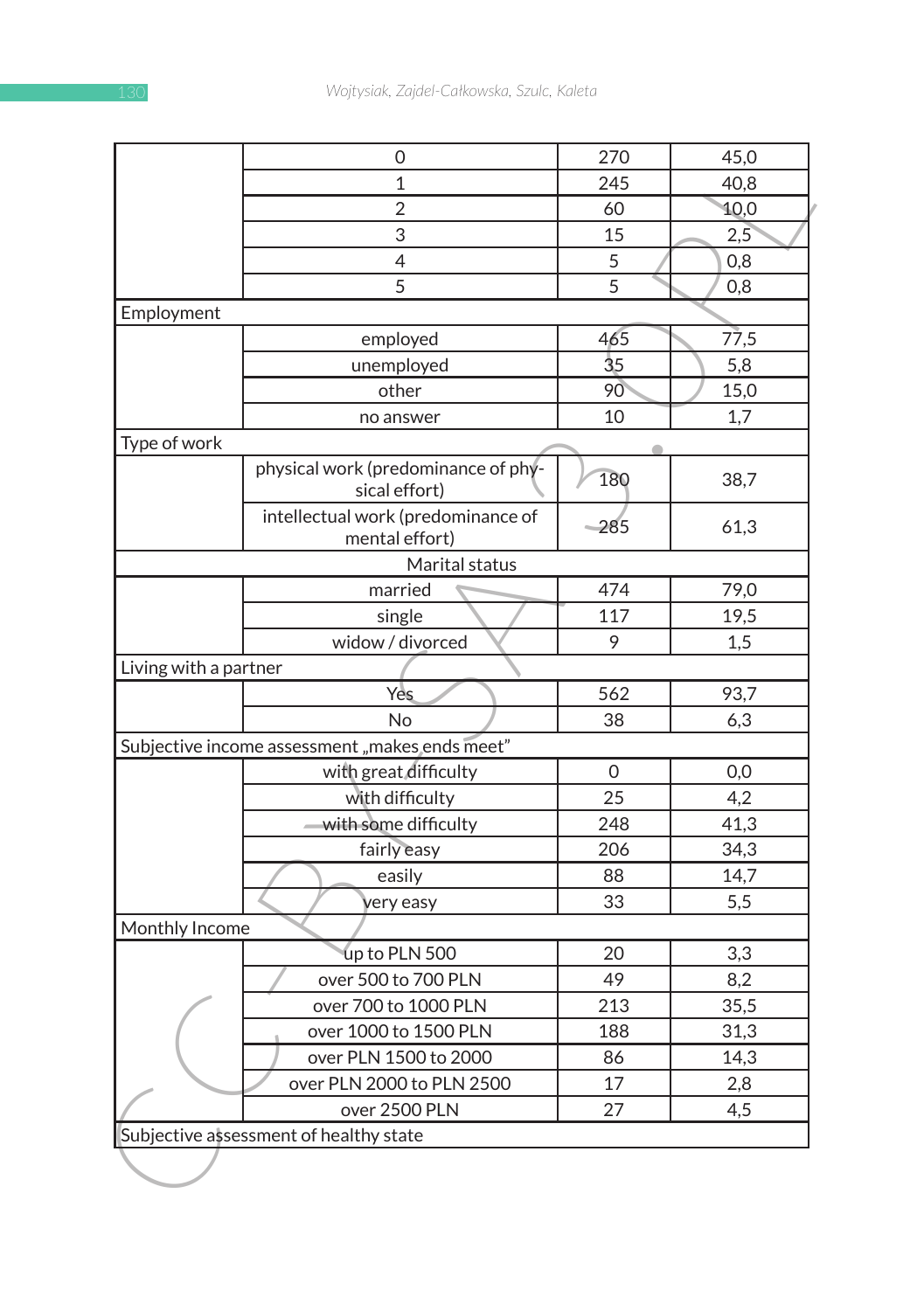| very good                                                                        | 245 |                         | 40,8 |
|----------------------------------------------------------------------------------|-----|-------------------------|------|
| good                                                                             | 275 |                         | 45,8 |
| neither good nor bad                                                             | 70  |                         | 11,7 |
| bad                                                                              | 5   |                         | 0,8  |
| very bad                                                                         | 5   |                         | 0,8  |
| Family help and support                                                          |     |                         |      |
| at all                                                                           | 30  |                         | 5,0  |
| sometimes                                                                        | 110 |                         | 18,3 |
| often                                                                            | 85  |                         | 14,2 |
| always                                                                           | 375 |                         | 62,5 |
| Table 2. Smoking status of pregnant women (N = 600)                              |     |                         |      |
| <b>Answer</b>                                                                    |     | $\overline{\mathsf{N}}$ | %    |
| I have never smoked or smoked less than 100 cigarettes                           |     | 316                     | 52,8 |
| in all life                                                                      |     | 74                      | 12,2 |
| I stopped smoking before I found out I was pregnant and I have-                  |     |                         |      |
| n't smoked yet                                                                   |     | 91                      | 15,0 |
| I stopped smoking after I got pregnant and I still don't smoke                   |     | 90                      | 15,0 |
| I smoke cigarettes regularly, but I reduced their number after I<br>got pregnant |     | 29                      | 5,0  |
|                                                                                  |     |                         |      |

| Table 2. Smoking status of pregnant women ( $N = 600$ ) |  |
|---------------------------------------------------------|--|
|---------------------------------------------------------|--|

| Answer                                                                            | N   | ℅    |
|-----------------------------------------------------------------------------------|-----|------|
| I have never smoked or smoked less than 100 cigarettes                            | 316 | 52,8 |
| in all life                                                                       | 74  | 12,2 |
| I stopped smoking before I found out I was pregnant and I have-<br>n't smoked yet | 91  | 15.0 |
| I stopped smoking after I got pregnant and I still don't smoke                    | 90  | 15.0 |
| I smoke cigarettes regularly, but I reduced their number after I<br>got pregnant  | 29  | 5.0  |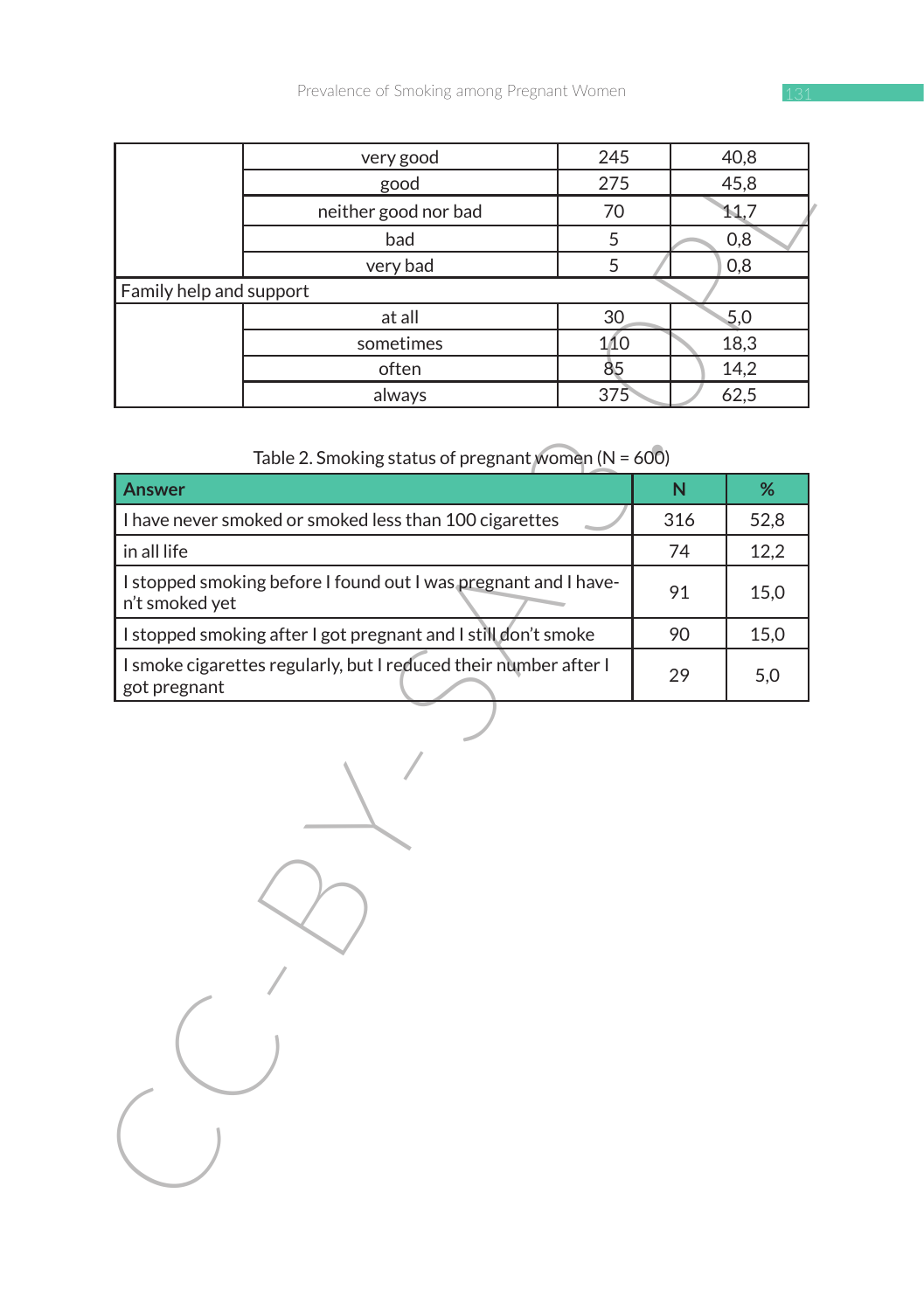| <b>Answer</b>                                                                                                              | N              | %          |
|----------------------------------------------------------------------------------------------------------------------------|----------------|------------|
| Time from waking up to reaching for a cigarette within 5 minu-<br>tes                                                      | 33             | 27,7       |
| After 6-30 minutes                                                                                                         | 43             | 36,1       |
| After half an hour to an hour                                                                                              | 41             | 34,5       |
| You can persist without smoking for up to an hour                                                                          | 2              | 1,7        |
| Number of highly addicted to nicotine                                                                                      |                | 63,8       |
| Intentions regarding smoking<br>"I don't want to stop smoking"                                                             | 5              | 4,2        |
| "I think I should stop smoking but I really don't want to"                                                                 | 10             | 8,4        |
| "I want to stop smoking but I haven't thought about when<br>I could do it"                                                 | 11             | 9,2        |
| "I REALLY want to stop smoking but I don't know when I'll do it"                                                           | 5              | 4,2        |
| "I want to stop smoking and hope to do so soon"                                                                            | 4              | 3,4        |
| "I REALLY want to stop smoking and I'm going to do it in<br>3 months"                                                      | 4              | 3,4        |
| "I REALLY want to stop smoking and I'm going to do it in<br>a month"                                                       | 80             | 67,2       |
| I want to stop smoking                                                                                                     |                | 87,4       |
| Number of attempts to stop smoking in the last 12 months<br>(82 women / 68.9% / attempted to stop smoking)                 | Average<br>1,4 | ±SD<br>0,5 |
| Number of attempts to stop smoking since learning about pre-<br>gnancy (82 women / 68.9% / attempted to stop smoking)      | Average<br>1,1 | ±SD<br>0,3 |
| Age of onset of smoking                                                                                                    | 16,5           | 2,3        |
| Table 4. Pregnant declarations regarding smoking ( $N = 284$ )                                                             |                |            |
| <b>Answer</b>                                                                                                              | <b>Average</b> | ±SD        |
| During the 3 months before you got pregnant, how many ciga-<br>rettes did you smoke each day? (average) (n subjects = 284) | 13,6           | 5,9        |
| How many cigarettes do you smoke today? (average)<br>(n subjects = $119$ )                                                 | 10,9           | 5,6        |
|                                                                                                                            |                |            |

|  | Table 3. Characteristics of regular smokers ( $N = 119$ ) |  |  |  |  |
|--|-----------------------------------------------------------|--|--|--|--|
|--|-----------------------------------------------------------|--|--|--|--|

| Table 4. Pregnant declarations regarding smoking ( $N = 284$ ) |
|----------------------------------------------------------------|
|----------------------------------------------------------------|

| <b>Answer</b>                                                                                                              | Average | ±SD |
|----------------------------------------------------------------------------------------------------------------------------|---------|-----|
| During the 3 months before you got pregnant, how many ciga-<br>rettes did you smoke each day? (average) (n subjects = 284) | 13,6    | 5.9 |
| How many cigarettes do you smoke today? (average)<br>$(n$ subjects = 119)                                                  | 10.9    | 5.6 |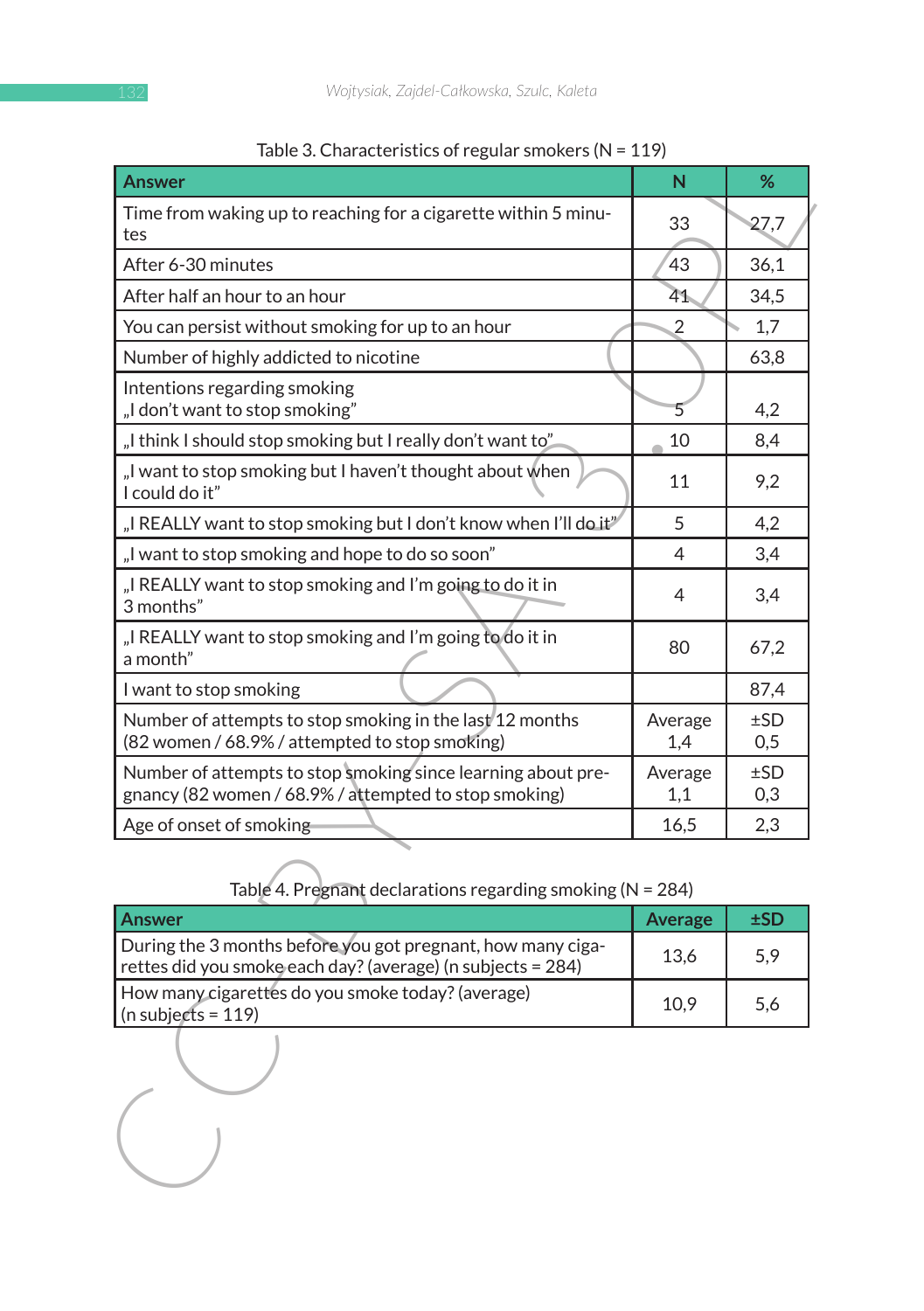| ij              |
|-----------------|
| M / M / M / M / |
|                 |
|                 |
|                 |
|                 |
|                 |
|                 |
|                 |
|                 |
|                 |
|                 |
|                 |
|                 |
|                 |
|                 |
|                 |
|                 |
|                 |
| $\mathbf{I}$    |
|                 |
|                 |
|                 |
|                 |
|                 |
|                 |
|                 |
| こうじょう           |
|                 |
|                 |
|                 |
|                 |
|                 |
| .<br>.<br>.     |
|                 |
|                 |
|                 |
|                 |
|                 |
|                 |
|                 |
|                 |
|                 |
|                 |
|                 |
|                 |
|                 |
|                 |
|                 |
|                 |
|                 |
|                 |
|                 |
|                 |
|                 |
|                 |
|                 |
|                 |
|                 |
|                 |
| $\frac{1}{2}$   |
|                 |
|                 |
|                 |
|                 |
|                 |
|                 |
| į               |
|                 |
|                 |
|                 |
|                 |
|                 |
|                 |
|                 |
| ì               |
|                 |
|                 |
|                 |
|                 |
|                 |
| l               |
|                 |
|                 |
|                 |
| ございしょう コッピュート   |

|                                                        | Table 5. Odds Ratios (OR) and 95% Confidence Intervals (CI) for ever smoking in the study group (N = 600) |                 |                                   |                                       |                                |                   |                                       |
|--------------------------------------------------------|-----------------------------------------------------------------------------------------------------------|-----------------|-----------------------------------|---------------------------------------|--------------------------------|-------------------|---------------------------------------|
|                                                        |                                                                                                           |                 |                                   | depending on selected characteristics |                                |                   |                                       |
| Characteristic                                         | z                                                                                                         |                 | $N = 284(47, 2%)$<br>Ever smoking |                                       | Univariate logistic regression |                   | Multivariate logistic<br>regression a |
|                                                        |                                                                                                           | $\blacksquare$  | ৼ                                 | õ                                     | 95%CI                          | õ                 | 95%CI                                 |
| Age (years)                                            |                                                                                                           |                 |                                   |                                       |                                |                   |                                       |
| $19 - 24$                                              | 130 <sub>(21,7)</sub>                                                                                     | 84              | 64,6                              | $2.77***$                             | 1,51-5.08                      | 1,68              | 0,70-4,00                             |
| $25 - 29$                                              | 243 (40.5)                                                                                                | 105             | 43,2                              | 1,16                                  | $0,67 - 2,00$                  | 1,13              | $0,50 - 2,57$                         |
| $30 - 34$                                              | 159 (26,5)                                                                                                | 68              | 42,8                              | 1,13                                  | $0,63 - 2,03$                  | 1,91              | 0,82-4,45                             |
| $35 - 44$                                              | 68 (11,3)                                                                                                 | 27              | 39,7                              | 1.00                                  | reference                      | 1.00              | reference                             |
| Education                                              |                                                                                                           |                 |                                   |                                       |                                |                   |                                       |
| basic                                                  | 129 (21,5)                                                                                                | 45              | 34,9                              | $2,21*$                               | $1,16-4,20$                    | 1,31              | 0,73-3,53                             |
| professional                                           | 153 (25.5)                                                                                                | 84              | 54.9                              | 5,01***                               | 2,70-9,32                      | 2,59*             | $1,16-6,23$                           |
| secondar                                               | 231 (38,5)                                                                                                | 138             | 59,7                              | $6.11***$                             | 3,37-11,06                     | $3,75***$         | 1,73-8,14                             |
| higher                                                 | 87 (14,5)                                                                                                 | $\overline{17}$ | 367                               | 1,00                                  | reference                      | 1.00              | reference                             |
| Employment                                             |                                                                                                           |                 |                                   |                                       |                                |                   |                                       |
| Employed                                               | 465 (78,8)                                                                                                | 188             | 40,4                              | 1/00                                  | reference                      | 1.00              | reference                             |
| Unemployed (seeking and<br>not working)                | 35(5,9)                                                                                                   | 32              | 91,4                              | $15,71***$                            | 4,72-52,35                     | $14,22***$        | 3,73-54,26                            |
| Other (does not work be-                               |                                                                                                           |                 |                                   |                                       |                                |                   |                                       |
| cause of caring for a child<br>or other family member) | 90(15,2)                                                                                                  | 62              | 68,9                              | $3,26***$                             | $2,01 - 5,30$                  | $3,01***$         | $1,51-6,01$                           |
| Marital status                                         |                                                                                                           |                 |                                   |                                       |                                |                   |                                       |
| married                                                | 474 (79.0)                                                                                                | 199             | 42,0                              | 1.00                                  | reference                      | 1.00 <sub>1</sub> | reference                             |
| ivorced<br>single, widow, d                            | 126 (21,0)                                                                                                | 85              | 68,0                              | $2,86***$                             | 1,89-4,34                      | $3,06***$         | 1,72-5,46                             |
| Partner smokes                                         |                                                                                                           |                 |                                   |                                       |                                |                   |                                       |
| Yes                                                    | 253 (42,2)                                                                                                | 128             | 50,6                              | 1,25                                  | $0,91 - 1,74$                  |                   |                                       |
|                                                        |                                                                                                           |                 |                                   |                                       |                                |                   |                                       |

Prevalence of Smoking among Pregnant Women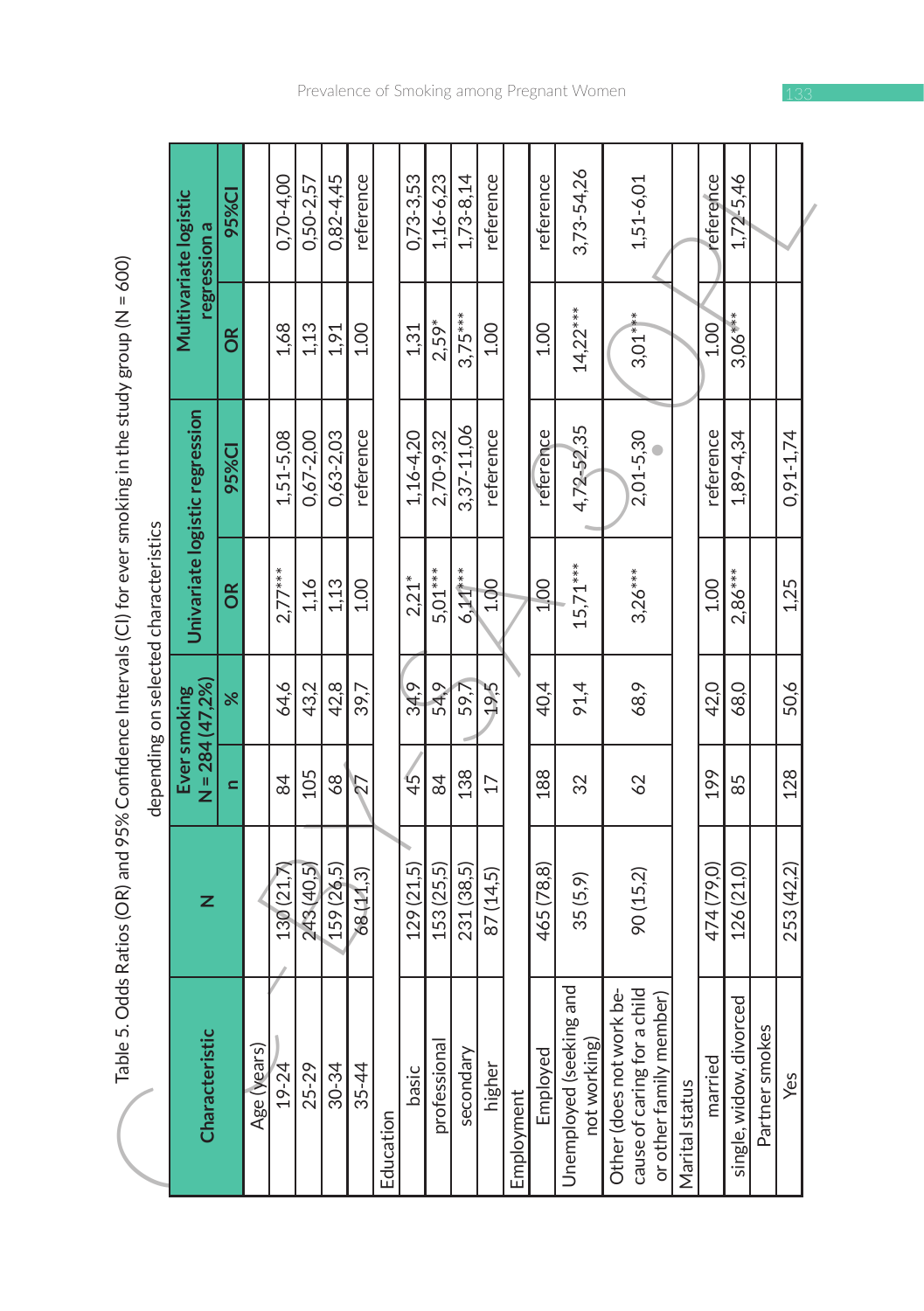|                                                      | 347 (57,8) | 156     | 45,0 | 2.00      | reference     |           |             |
|------------------------------------------------------|------------|---------|------|-----------|---------------|-----------|-------------|
| Other people (parents or friends) smoke              |            |         |      |           |               |           |             |
| Yes                                                  | 563 (93.8) | 272     | 48,3 | 1,95      | 0,96-3,96     |           |             |
| $\frac{6}{5}$                                        | 37(6,2)    | 12      | 32,4 | 1.00      | reference     |           |             |
| Household income assessment                          |            |         |      |           |               |           |             |
| veryhigh                                             | 33(5,5)    | 15      | 45,5 | 1.00      | reference     |           |             |
| high                                                 | 88 (14,7)  | 52      | 59,1 | 1,73      | $0,77-3,89$   |           |             |
| average                                              | 206 (34.3) | 76      | 36,9 | 0,70      | $0,33-1,47$   |           |             |
| $\frac{1}{2}$                                        | 248 (41,3) | 125     | 50,4 | 1,22      | 0,59-2,53     |           |             |
| very low                                             | 25 (4,2)   | Ş       | 64,0 | 2,13      | $0,73 - 6,21$ |           |             |
| Income                                               |            |         |      |           |               |           |             |
| <b>NTd</b><br>very low <700                          | 69 (11,5)  | 41<br>4 | 59,4 | 1,46      | $0,68-3,14$   |           |             |
| low, above 700 to 1000<br>PLN                        | 213(35,5)  | 111     | 52,1 | 1,09      | $0,57-2,09$   |           |             |
| average, above 1000 to 1500 PLN                      | 188 (31,3) | 77      | 41,0 | 0,69      | $0,36 - 1,34$ |           |             |
| high, above PLN 1500 to<br>PLN 2000                  | 86 (14,3)  | 33      | 38,4 | 0,62      | $0,30 - 1,30$ |           |             |
|                                                      | 44 (7,3)   | 22      | 50,0 | 1.00      | reference     |           |             |
| very high > PLN 2000<br>Subjective health assessment |            |         |      |           |               |           |             |
| Very good                                            | 245 (40.8) | 117     | 47,8 | 1.00      | reference     |           |             |
| Good                                                 | 275 (45,8) | 123     | 44,7 | 0,89      | $0,63 - 1,25$ |           |             |
| Neither good nor bad                                 | 70(11,7)   | 38      | 54,8 | 1,30      | 0,76-2,22     |           |             |
| Bad or very bad                                      | 10(1,7)    | $\sim$  | 60,0 | 1,64      | $0,45-5,98$   |           |             |
| Concern about the harmful effects of smoking         |            |         |      |           |               |           |             |
| Yes                                                  | 355 (59.2) | 56      | 15.7 | 1.00      | reference     | 1.00      | reference   |
| $\frac{1}{2}$                                        | 245 (40,8) | 63      | 25,7 | $1,75***$ | 1,26-2,46     | $2,94***$ | $1,84-4,71$ |
|                                                      |            |         |      |           |               |           |             |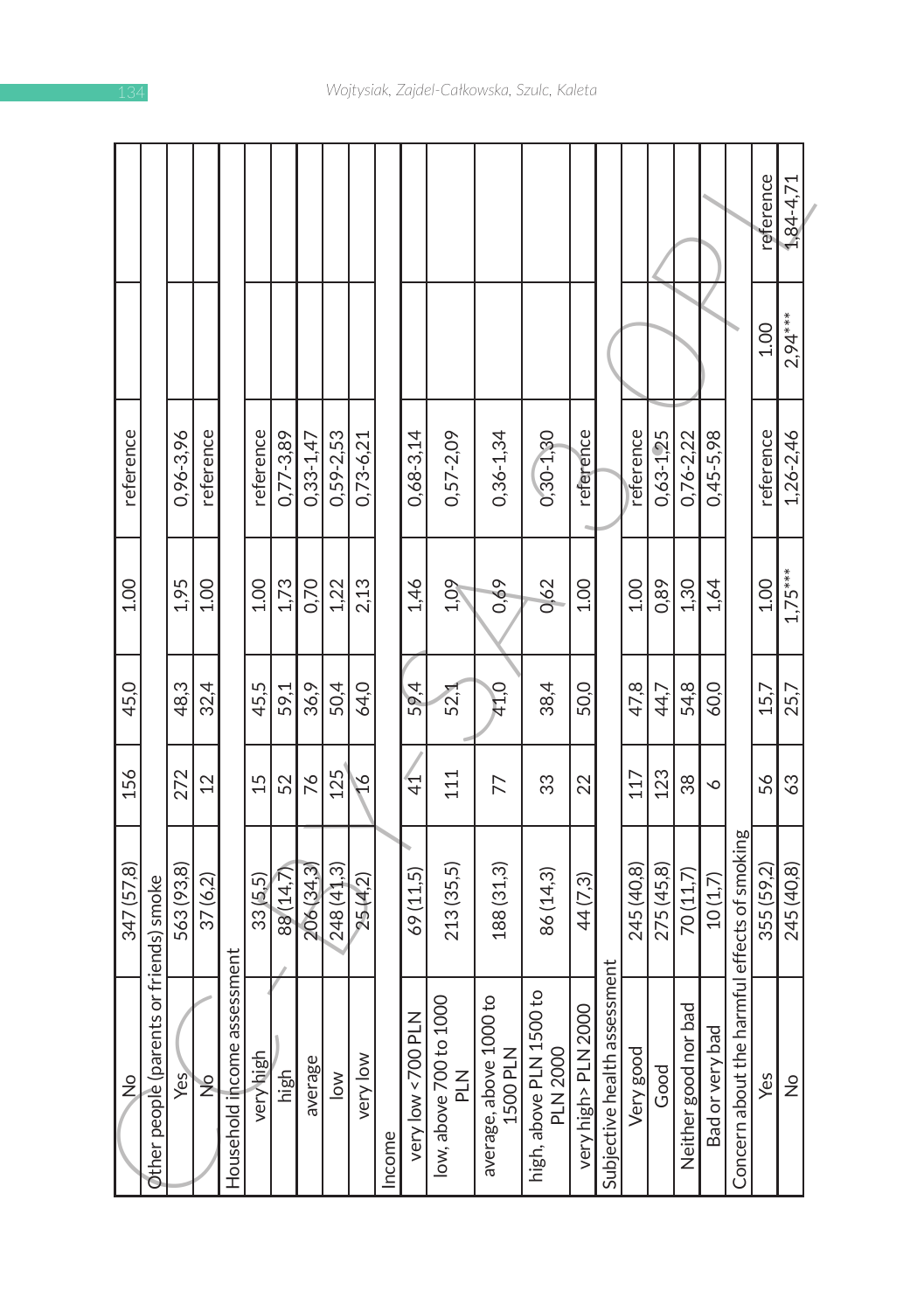| Concern about the harmful effects of smoking on the fetus                                                                                               |            |                |      |                                                  |                 |           |             |
|---------------------------------------------------------------------------------------------------------------------------------------------------------|------------|----------------|------|--------------------------------------------------|-----------------|-----------|-------------|
| Yes                                                                                                                                                     | 293 (48,8) | $\overline{Q}$ | 13,5 | 1.00                                             | reference       | 1.00      | reference   |
| $\frac{1}{2}$                                                                                                                                           | 307 (51,2) | 79             | 25,7 | $1,65***$                                        | 1,20-2,89       | $1,89**$  | 1,20-2,99   |
| Trimester                                                                                                                                               |            |                |      |                                                  |                 |           |             |
| I trimester                                                                                                                                             | 32(2,0)    | 21             | 65,6 | $2,26**$                                         | $1,25 - 5,65$   | 6,93***   | 2,57-18,71  |
| Il trimester                                                                                                                                            | 128 (15.9) | 79             | 61,7 | $2,24***$                                        | 1,50-3,36       | $2,37**$  | 1,38-4,09   |
| III trimeste                                                                                                                                            | 440 (82,1) | 184            | 41,8 | 1.00                                             | reference       | 1.00      | reference   |
| Having children                                                                                                                                         |            |                |      |                                                  |                 |           |             |
| Yes                                                                                                                                                     | 270 (45.0) | 145            | 53,7 | $1,59***$                                        | $1,15-2,21$     | $4,03**$  | 2,46-6,61   |
| $\frac{1}{2}$                                                                                                                                           | 330 (55,0) | 139            | 42,1 | 1.00                                             | reference       | 1.00      | reference   |
| ETS hour/day                                                                                                                                            |            |                |      |                                                  |                 |           |             |
| $\circ$                                                                                                                                                 | 336 (56,0) | 11<br>11       | 33,0 | <b>00T</b>                                       | reference       | 1.00      | reference   |
| 1h                                                                                                                                                      | 57 (9.5)   | 28             | 49,1 | $1,96*$                                          | $1, 11 - 3, 45$ | $2,27*$   | $1,07-4,81$ |
| $1 - 5 h$                                                                                                                                               | 113 (18,8) | 70             | 62,0 | $3,30***$                                        | $2,12 - 5,14$   | $3,21***$ | 1,82-5,66   |
| $5 - 8 h$                                                                                                                                               | 40 (6,7)   | 36             | 90,0 | $18,24***$                                       | 6,30-52,79      | 20,63***  | 6,79-62,70  |
| 48 <sub>2</sub>                                                                                                                                         | 54 (9,0)   | 39             | 72,2 | $5,27***$                                        | 2,78-9,99       | $3,01***$ | $1,35-6,70$ |
| 1 hour/day#<br>Passive smoking >                                                                                                                        |            |                |      |                                                  |                 |           |             |
| $\frac{1}{2}$                                                                                                                                           | 393 (65,5) | 139            | 35,4 | 1.00                                             | reference       |           |             |
| Yes                                                                                                                                                     | 207 (34,5) | 145            | 70,0 | $4,27***$                                        | $2,97 - 6,15$   |           |             |
| a Model including all statistically significant variables in one-factor analysis. Passive smok <del>in</del> g (ETS - environmental tobacco smoke.) *** |            |                |      |                                                  |                 |           |             |
|                                                                                                                                                         |            |                |      | $p \le 0.001$ .** $p \le 0.01$ .* $p \le 0.05$ . |                 |           |             |
| # Variable not included in multifactorial regression due to overlapping information with the ETS variable pumber of hours per Day                       |            |                |      |                                                  |                 |           |             |
|                                                                                                                                                         |            |                |      |                                                  |                 |           |             |
|                                                                                                                                                         |            |                |      |                                                  |                 |           |             |
|                                                                                                                                                         |            |                |      |                                                  |                 |           |             |
|                                                                                                                                                         |            |                |      |                                                  |                 |           |             |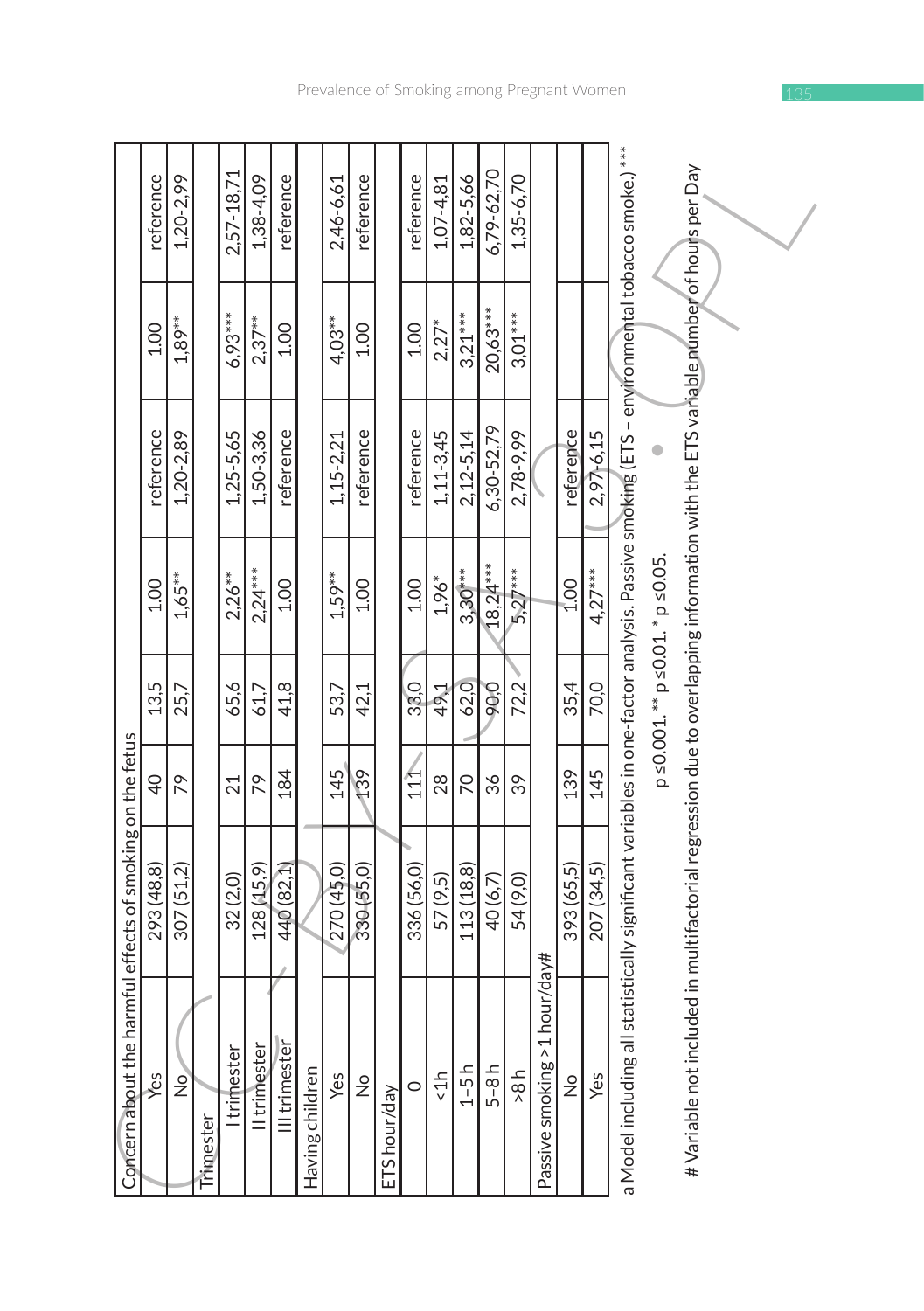| Table 6. Odds Ratios (OR) and 95% Confidence Intervals (CI) for continuing smoking during pregnancy in the study group (n = 284) |                 |                   | depending on selected characteristics                   |               |                                   |      |                                       |
|----------------------------------------------------------------------------------------------------------------------------------|-----------------|-------------------|---------------------------------------------------------|---------------|-----------------------------------|------|---------------------------------------|
| Characteristic                                                                                                                   | $(n=284)$<br>z  |                   | Continuing smoking<br>during pregnancy<br>N=119 (41,9%) |               | Univariate logistic<br>regression |      | Multivariate logistic<br>regression a |
|                                                                                                                                  |                 | $\blacksquare$    | ৼ                                                       | $\frac{R}{C}$ | 95% CI                            | õ    | 95% CI                                |
| Age (years)                                                                                                                      |                 |                   |                                                         |               |                                   |      |                                       |
| 19-24                                                                                                                            | (29, 6)<br>84   | 36                | 42,9                                                    | 1.00          | reference                         | 1.00 | reference                             |
| $25 - 29$                                                                                                                        | (37,0)<br>105   | 36                | 34,3                                                    | 0,69          | $0,38 - 1,28$                     |      |                                       |
| $30 - 34$                                                                                                                        | (23, 9)<br>89   | $\overline{2}$    | 42,6                                                    | 0,99          | $0,48-2,05$                       |      |                                       |
| $35 - 44$                                                                                                                        | 27(9,5)         | 18                | 66,7                                                    | $2,67*$       | $1,06-6,32$                       |      |                                       |
| Education                                                                                                                        |                 |                   |                                                         |               |                                   |      |                                       |
| basic                                                                                                                            | (15, 8)<br>45   | $\frac{8}{1}$     | 35,6                                                    | 2,98          | $0,73-16,12$                      |      |                                       |
| professional                                                                                                                     | (29, 6)<br>84   | 52                | 61,9                                                    | 4,23          | $0,87 - 10,14$                    |      |                                       |
| secondary                                                                                                                        | (48, 6)<br>138  | $\frac{4}{9}$     | 35,5                                                    | 2,95          | $0,63 - 5,34$                     |      |                                       |
| higher                                                                                                                           | 17 (6,0)        | $\mathbf{\Omega}$ | 11,8                                                    | 1.00          | reference                         | 1.00 | reference                             |
| Employment                                                                                                                       |                 |                   |                                                         |               |                                   |      |                                       |
| Employed                                                                                                                         | $188$<br>(66,7) | 70                | 37,2                                                    | 1.00          | reference                         | 1.00 | reference                             |
|                                                                                                                                  |                 |                   |                                                         |               |                                   |      |                                       |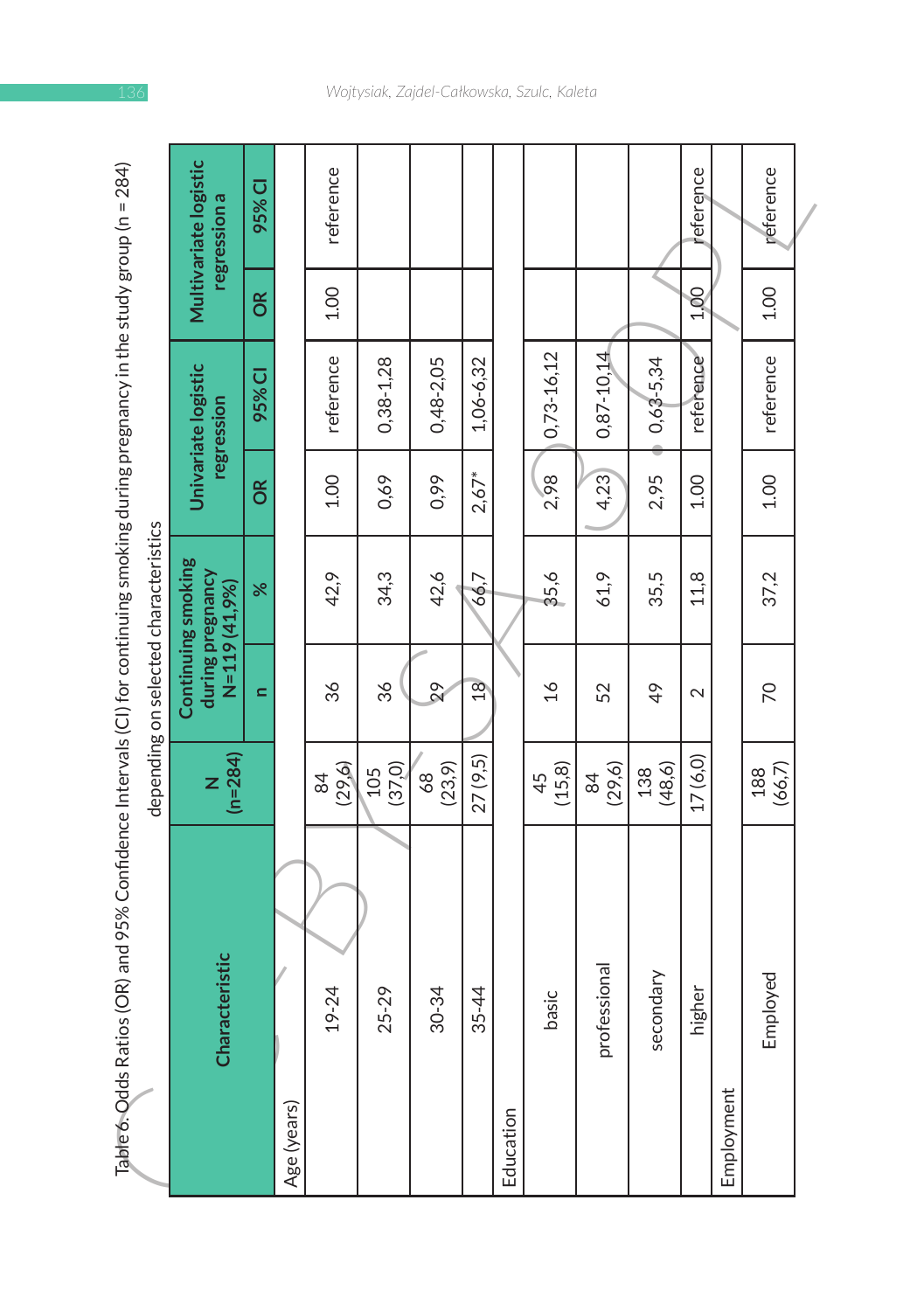|                                        |                                                                               |                | reference      |                            |                |                | reference      |                                            |                |               |                                 |           |               |               |                |
|----------------------------------------|-------------------------------------------------------------------------------|----------------|----------------|----------------------------|----------------|----------------|----------------|--------------------------------------------|----------------|---------------|---------------------------------|-----------|---------------|---------------|----------------|
|                                        |                                                                               |                | 1.00           |                            |                |                | 1.00           |                                            |                |               |                                 |           |               |               |                |
| $1, 14 - 3, 67$                        | $0,53-2,49$                                                                   |                | reference      | 1,34-4,03                  |                | 1,23-3,25      | reference      |                                            | $0,43-5,01$    | reference     |                                 | reference | 0,111.53      | 0,53-5,50     | $0,57 - 5,56$  |
| $2,05*$                                | 1,15                                                                          |                | 1.00           | $2,32***$                  |                | $1,89**$       | 1.00           |                                            | 1,46           | 1.00          |                                 | 1.00      | 0,42          | 1,71          | 1,79           |
| 40,6                                   | 54,8                                                                          |                | 47,7           | 20,2                       |                | 56,2           | 30,1           |                                            | 42,3           | 33,3          |                                 | 33,3      | 17,3          | 46,1          | 47,2           |
| 13                                     | 34                                                                            |                | 95             | 24                         |                | $\overline{7}$ | 47             |                                            | 115            | 4             |                                 | 5         | $\circ$       | 35            | 59             |
| (11, 3)<br>32                          | (22,0)<br>29                                                                  |                | (70, 1)<br>199 | (29.9)<br>85               |                | (45, 1)<br>128 | (54, 9)<br>156 |                                            | (95, 8)<br>272 | 12(4,2)       |                                 | 15(3,3)   | (18, 3)<br>52 | (26, 8)<br>76 | 125<br>144,0)  |
| seeking and not working)<br>Unemployed | Other (does not work because of caring for a<br>child or other family member) | Marital status | married        | widow, divorced<br>single, | Partner smokes | Yes            | $\frac{1}{2}$  | rents, friends) smoke<br>Other people (par | Yes            | $\frac{1}{2}$ | e assessment<br>Household incom | very high | high          | average       | $\frac{8}{10}$ |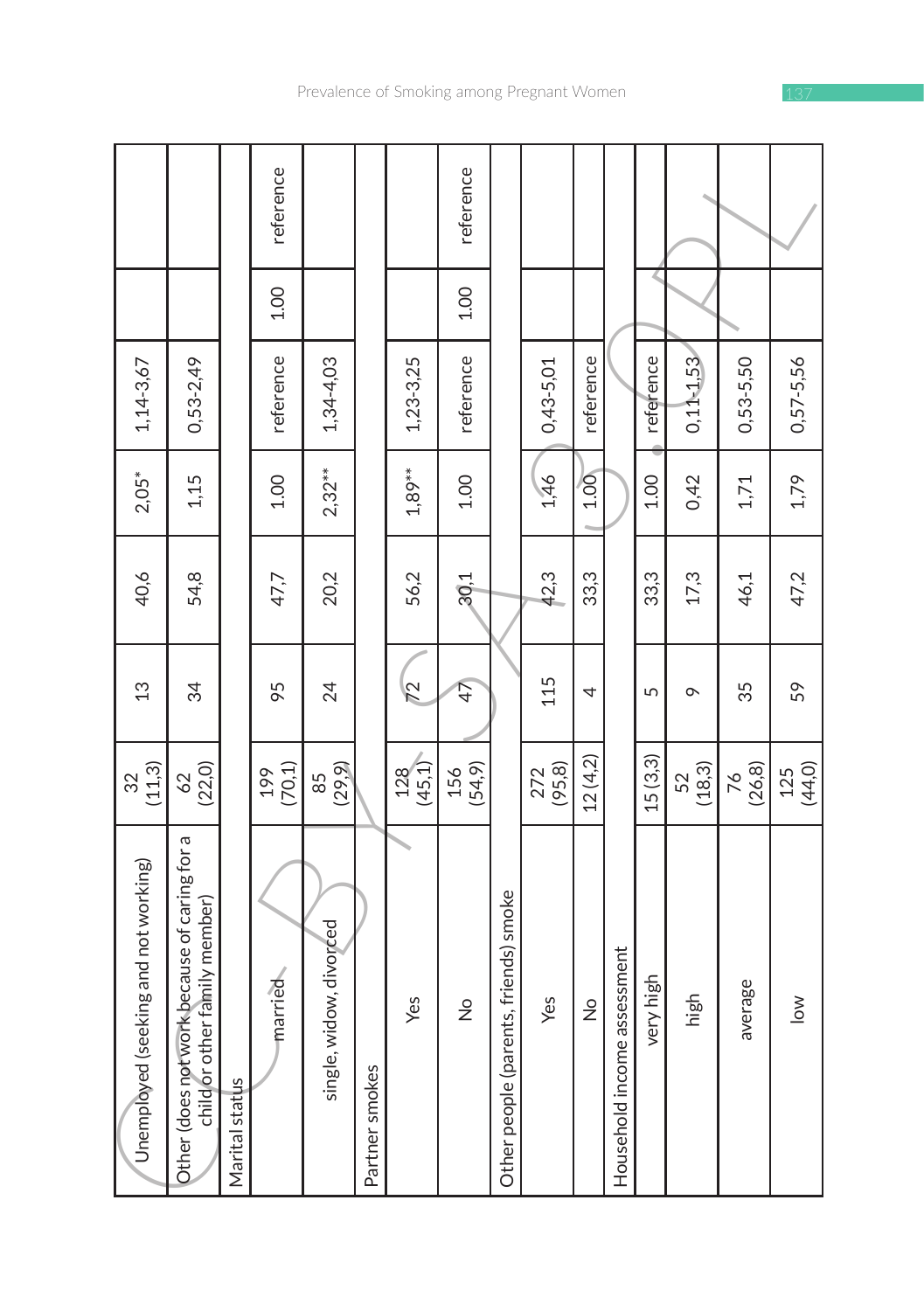| very low                                                  | 16(5,6)                   | 11                       | 68,7 | 2,40    | 0,97-16,81     |      |           |
|-----------------------------------------------------------|---------------------------|--------------------------|------|---------|----------------|------|-----------|
| ncome                                                     |                           |                          |      |         |                |      |           |
| low <700 PLN<br>very                                      | (14, 4)<br>$\overline{4}$ | 32                       | 78,1 | 5,33*** | 4,12-43,14     |      |           |
| low, above 700 to 1000 PLN                                | (39, 1)<br>111            | $\overline{4}$           | 42,3 | 3,86    | 0,87-16,72     |      |           |
| average, above 1000 to 1500 PLN                           | $77$<br>(27,1)            | 23                       | 29,9 | 2,70    | 0,72-10,07     |      |           |
| high, above PLN 1500 to PLN 2000                          | (11,6)<br>33 <sub>o</sub> | $\overline{4}$           | 42,4 | 4,67    | 0,94-19,05     |      |           |
| very high > PLN 2000                                      | 22 ( $Z$ 7)               | رى                       | 13,6 | 1.00    | reference      | 1.00 | reference |
| assessment<br>Subjective health                           |                           |                          |      |         |                |      |           |
| Very good                                                 | (41, 2)<br>117            | 54                       | 46,1 | 3,28    | 0,48-26,15     |      |           |
| Good                                                      | $123$<br>$(43, 3)$        | 50                       | 40,6 | 3,12    | $0,38 - 12,54$ |      |           |
| Neither good nor bad                                      | (13, 4)<br>38             | $\overline{4}$           | 36,8 | 2,92    | $0,31 - 27,22$ |      |           |
| Bad or very bad                                           | 6(2,1)                    | $\overline{\phantom{0}}$ | 16,7 | 1.00    | reference      |      |           |
| e harmful effects of smoking<br>Concern about th          |                           |                          |      |         |                |      |           |
| Yes                                                       | (77, 8)<br>221            | $\overline{7}$           | 32,1 | 1.00    | reference      | 1.00 | reference |
| $\frac{1}{2}$                                             | (22, 2)<br>63             | 48                       | 76,2 | 6,76*** | 3,53-12,93     |      |           |
| Concern about the harmful effects of smoking on the fetus |                           |                          |      |         |                |      |           |
|                                                           |                           |                          |      |         |                |      |           |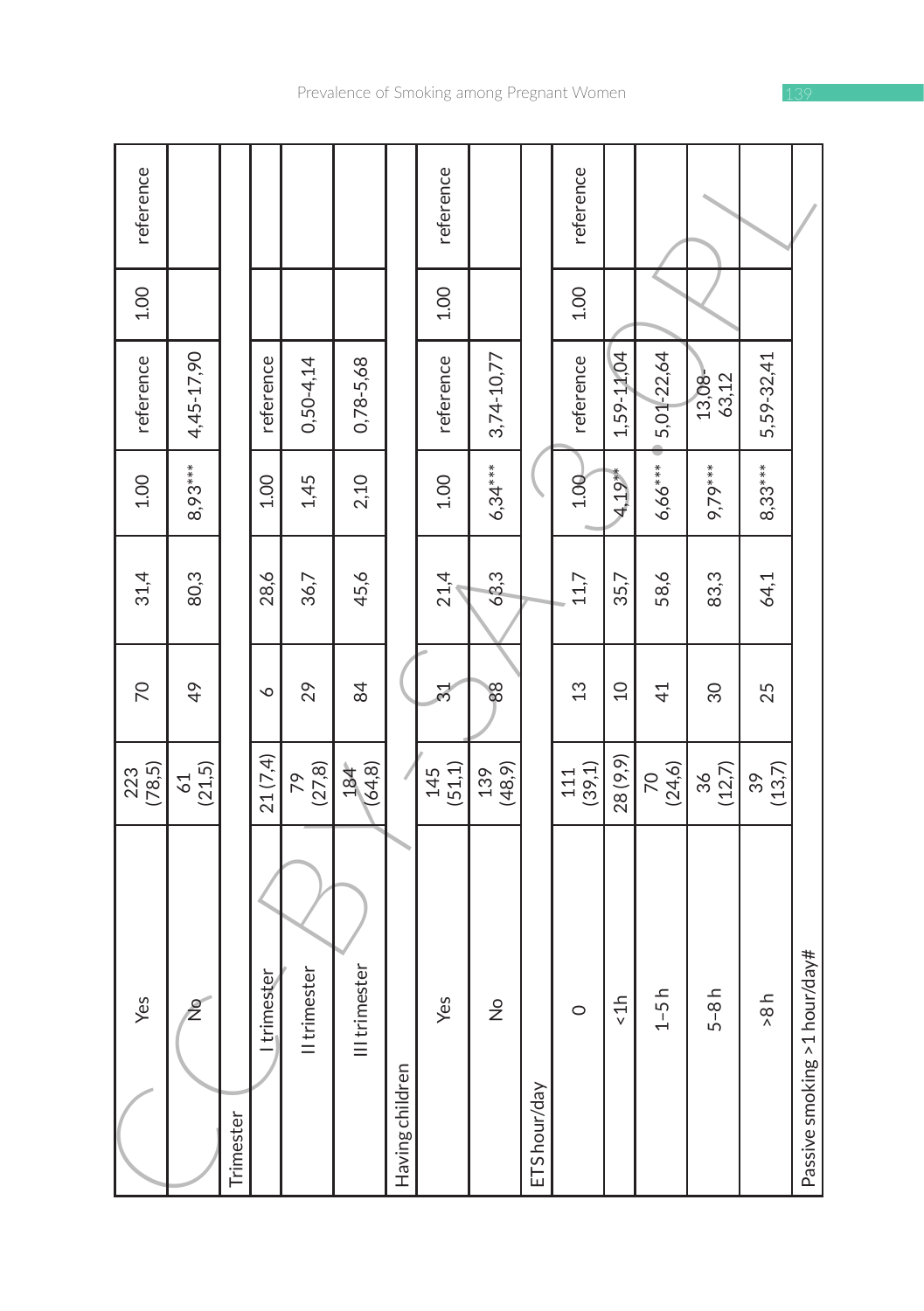| reference      |                 |                                                                                                                                                                                                                                 |
|----------------|-----------------|---------------------------------------------------------------------------------------------------------------------------------------------------------------------------------------------------------------------------------|
| $1.00\,$       |                 |                                                                                                                                                                                                                                 |
| reference      | 5,60-17,43      |                                                                                                                                                                                                                                 |
| 1.00           | 9,88***         |                                                                                                                                                                                                                                 |
| 16,5           | 66,2            |                                                                                                                                                                                                                                 |
| 23             | 96              |                                                                                                                                                                                                                                 |
| (48, 9)<br>139 | $145$<br>(51,1) |                                                                                                                                                                                                                                 |
| $\frac{1}{2}$  | Yes             | # Variable not included in multifactorial regression due to overlapping information with the ETS variable number of hours per day<br>Passive Smoking (ETS - environmental tobacco smoke). **** p ≤0.001. ** p ≤0.01. * p ≤0.05. |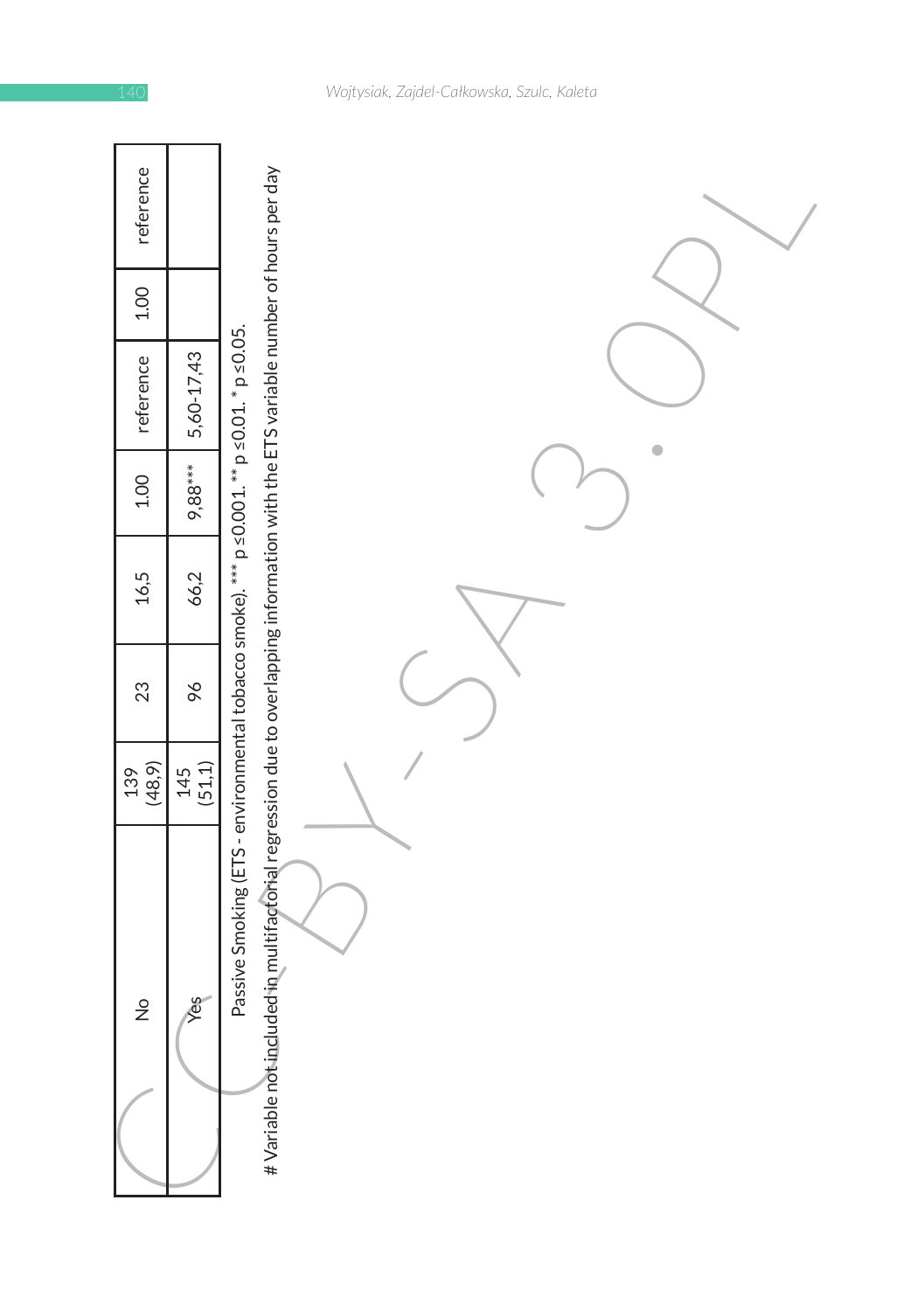#### **Discussion**

Discussion<br>
In a study carried out by Wojtyła et al. as part of the Polish Pregnancy<br>
Monitoring System (Pol-PrAMS), over 18% of women smoked cigaret-<br>
Monitoring System (Pol-PrAMS), over 18% of women smoked cigaret-<br>
tes In a study carried out by Wojtyła et al. as part of the Polish Pregnancy Monitoring System (Pol-PrAMS), over 18% of women smoked cigarettes in the last three months preceding pregnancy, and 81.9% of women declared that they did not smoke during this period. The percentage of women who smoked at least one cigarette in the last trimester was 7.7%. The percentage of women who smoked after delivery was 3.6%. The percentage of non-smoking women was 93.2%, 92.3% and 96.4%, respectively. Most women smoked cigarettes in the period before pregnancy [13]. In the study conducted by Wierzejska et al. the percentage of smoking pregnant women was 11.6% [14]. In the studies of women from Lodz and Opoczno, the percentage of pregnant smokers was 22% [15]. In a study conducted in 2007 in the Lodz region, the percentage of pregnant smokers ranged from 25 to 30% depending on the trimester. It was shown that smoking rates in Poland were much higher among single persons (60%) compared to married women (30%); persons with primary or secondary education (70%) compared to people with secondary education (45%) [16]. Balwicki et al. (2017) showed that significant barriers to quitting smoking during pregnancy/included marital status, being unemployed, smoking by Barents and living with other smokers in the household [17]. Factors facilitating smoking cessation during pregnancy included: a higher level of mothers' education, secondary education among partners and having at least one more child. Some of the barriers, such as living with other smokers, have also been identified in other studies [18]. In the study of Flemming et al. (2015) it was also found that smokers in a difficult situation encounter greater barriers in quitting smoking compared to other women [19]. In a study by Fitzpatrick et al. about half of women who were permanent smokers temporarily quit smoking or quit smoking after delivery lived with a partner who smoked, compared with 37.8% of women who quit smoking because of pregnancy and 13.5% women who did not smoke. Similarly, 22.1% of permanent smokers and 17.9% of those who smoked after delivery lived with the person who smoked, compa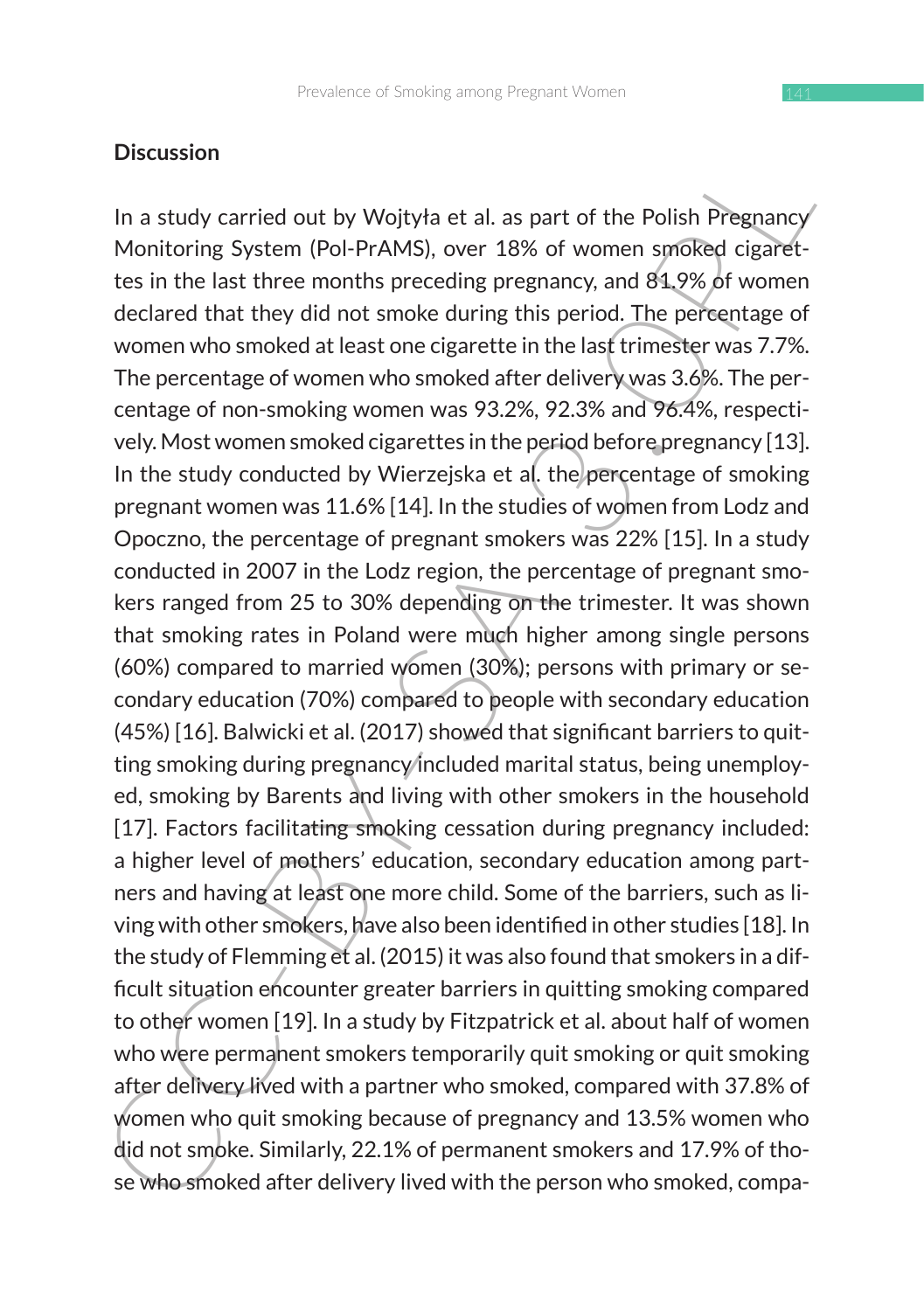Fest more often lived during pregnancy with a partner who smoked (OR 2:34, 95%)<br>kers more often lived during pregnancy with a partner who smoked (OR 2:34, 95%)<br>3.32, 95% CI: 2.34-4.72) or another person who smoked (OR 2:34 red with 8.8% of women who quit smoking because of pregnancy. Smokers more often lived during pregnancy with a partner who smoked (OR 3.32, 95% CI: 2.34-4.72) or another person who smoked (OR 2.34, 95% CI: 1.38 3.97). Temporary quitting because of pregnancy was more likely than permanent quitting among women aged 25-29, single and single--child. Adjusted to these variables, they probably lived more often with the partner who smoked (OR 2.64, 95% CI: 1.74-3.99) [20].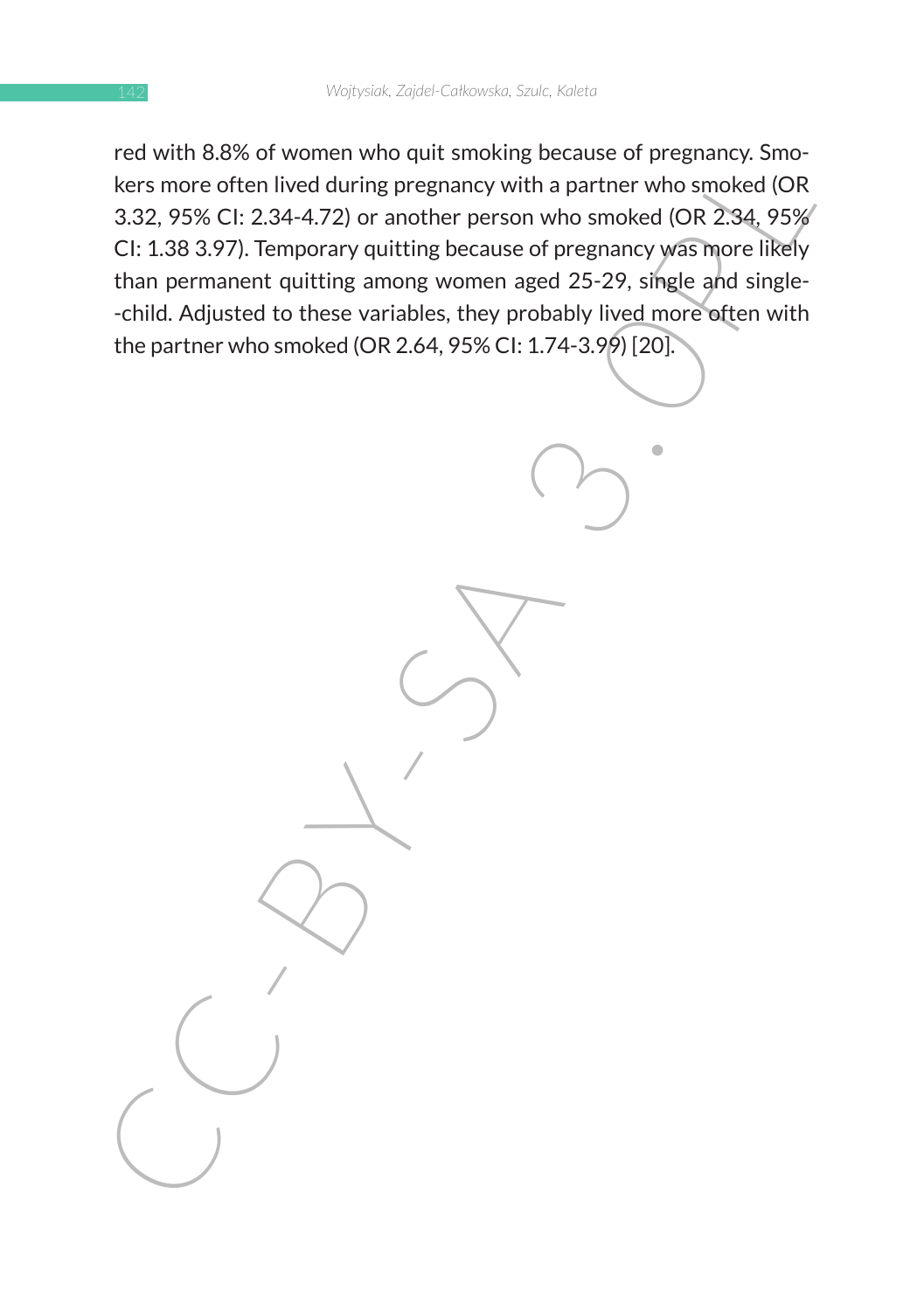# **References**

1. West R, Shiffman S. Smoking cessation. 3rd ed. Abingdon: Health Press; 2016.

2. World Health Organization. WHO report on the global tobacco epidemic, 2013: enforcing bans on tobacco advertising, promotion and sponsorship. WHO; 2013; Geneva.

References<br>
1. West R, Shiffman S. Smoking cessation. 3rd ed. Abingdon: Health<br>
Press; 2016.<br>
2. World Health Organization. WHO report on the global tobacco epide-<br>
mic, 2013: enforcing bans on tobacco advertising, promoti 3. US Department of Health and Human Services. The health consequences of smoking: a report of the surgeon general; 2004; p. 62; Atlanta, GA: US Department of Health and Human Services, Centers for Disease Control and Prevention, National Center for Chronic Disease Prevention and Health Promotion, Office on Smoking and Health.

4. Soares SR, Melo MA. Cigarette smoking and reproductive function. Curr Opin Obstet Gynecol 2008; 20(3): 281-91.

5. Dechanet C, Anahory T, Mathieu Daude JC et al. Effects of cigarette smoking on reproduction. Hum Reprod Update 2011; 17(1): 76-95.

6. Dietz PM, England LJ, Shapiro-Mendoza CK, Tong VT, Farr SL, Callaghan WM. Infant morbidity and mortality attributable to prenatal smoking in the U.S. Am J Prev Med 2010; 39(1): 45-52.

7. Agrawal A, Scherrer JF, Grant JD et al. The effects of maternal smoking during pregnancy on offspring outcomes. Prev Med 2010; 50(1-2): 13-8.

8. Juárez SP, Merlo J. Revisiting the effect of maternal smoking during pregnancy on offspring birthweight: a quasi-experimental sibling analysis in Sweden. PLoS One 2013; 8(4): e61734.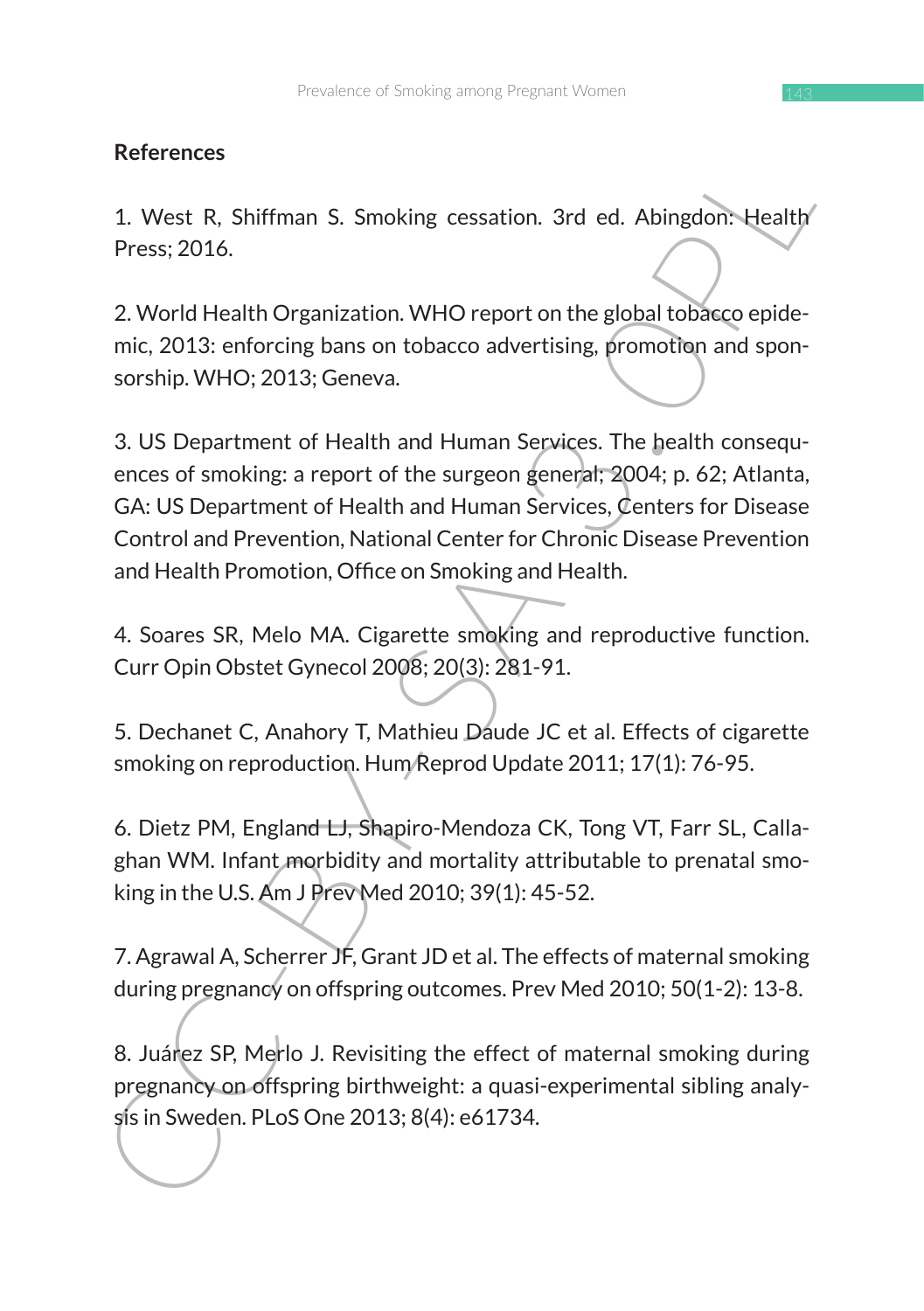9. Samper MP, Jiménez-Muro A, Nerín I, Marqueta A, Ventura P, Rodríguez G. Maternal active smoking and newborn body composition. Early Hum Dev 2012; 88(3): 141-5.

10. Rubens D, Sarnat HB. Sudden infant death syndrome: an update and new perspectives of etiology. Handb Clin Neurol 2013; 112: 867-74.

9. Samper viry, intentez-viou o, Nerini, warqueta A, ventura P, Roungu-<br>
ez G. Maternal active smoking and newborn body composition. Early<br>
Hum Dev 2012; 88(3): 141-5.<br>
10. Rubens D. Sarnat HB. Sudden infant death syndromé 11. Lavezzi AM, Corna MF, Matturri L. Ependymal alterations in sudden intrauterine unexplained death and sudden infant death syndrome: possible primary consequence of prenatal exposure to cigarette smoking. Neural Dev 2010; 5: 17.

12. Burke H, Leonardi-Bee J, Hashim A et al. Prenatal and passive smoke exposure and incidence of asthma and wheeze: systematic review and meta-analysis. Pediatrics 2012; 129(4): 735-44.

13. Wojtyła C, Wojtyła-Buciora P. Cigarette smoking among pregnant women in Poland. J Health Inequal 2017; 3(1): 47-50.

14. Wierzejska R, Jarosz M, Sawicki W et al. Antyzdrowotne zachowania kobiet ciężarnych. Tytoń, alkohol, kofeina [Inappropriate health behaviour of pregnant women. Tobacco, alcohol, caffeine]. Żywienie Człowieka i Metabolizm 2011; 28: 84-98.

15. Kowalska A, Szymański P, Rzeźnicki A et al. Zachowania dotyczące palenia tytoniu pacjentek korzystających z porad w poradniach dla kobiet. Przegl Lek 2007; 64(10): 837-41.

16. Polańska K, Hanke W, Sobala W, Jurewicz J. Ekspozycja na dym tytoniowy kobiet w ciąży – wyniki badania prospektywnego w regionie łódzkim. Przegl Lek 2007; 64(10): 824-826.